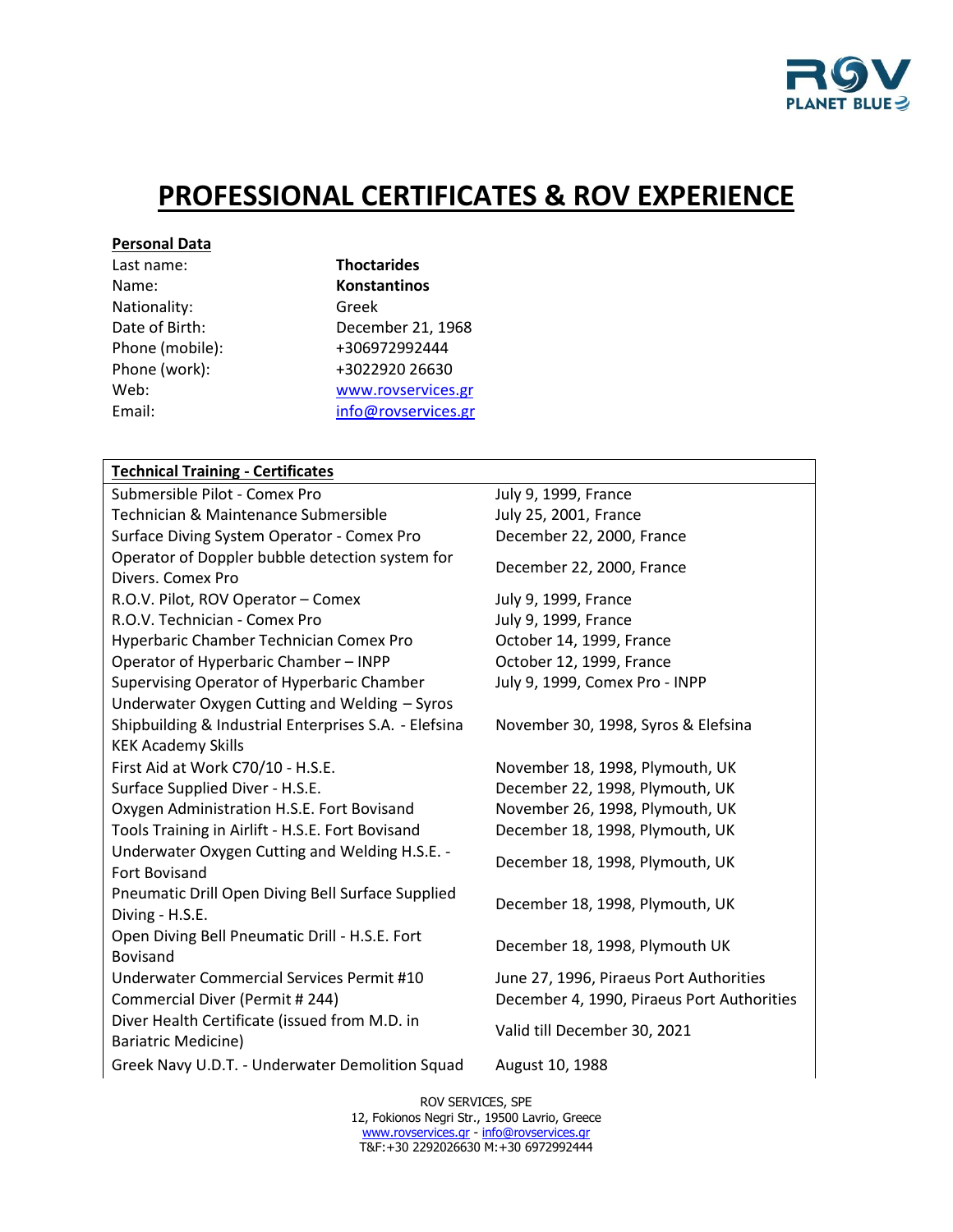

| Certificate of activity of a diving crew #62<br>Commercial Diver Certificate (renewal) #74<br><b>Boat Skipper</b> | April 6, 2021, Piraeus Port Authorities<br>May 7, 2021, Piraeus Port Authorities<br>June 5, 1996, Glyfada Port Authorities |
|-------------------------------------------------------------------------------------------------------------------|----------------------------------------------------------------------------------------------------------------------------|
| Platinum Pro 5000 instructor SSI                                                                                  | <b>July 2016</b>                                                                                                           |
| <b>Master Instructor SSI</b>                                                                                      | September 10, 2014                                                                                                         |
| First Aid Instructor DAN life support on CPR, AED,<br>02, FA                                                      | December 10, 2008                                                                                                          |
| Seaman's Book (registration # 0785)                                                                               | August 18, 2003                                                                                                            |
| First Aid, Fire Fighting, Personnel Survival                                                                      | September 25, 2003, Hellenic Ministry of                                                                                   |
| Techniques, Personal Safety & Social Responsibilities                                                             | Mercantile Marine (Coast Guard)                                                                                            |
| Mixed Gases Technical Diving Instructor                                                                           | October 22, 1995                                                                                                           |
| Diving Instructor                                                                                                 | October 1, 1991                                                                                                            |
| Lifeguard Instructor                                                                                              | July 25, 1987                                                                                                              |
| <b>Hyperbaric Chamber Operator</b>                                                                                | May 20, 1987                                                                                                               |
| Lifeguard Certification                                                                                           | October 30, 1986                                                                                                           |
| Diver Certificate                                                                                                 | June 18, 1986                                                                                                              |

#### **Military Service**

August 10, 1987 - April 10, 1989 Greek Navy U.D.T. - Special Forces – Seal team. Additional training in the specialties of sniper and paratrooper.

### **Professional Experience**

May 19, 1989 to December 22, 1990 - [GREEK DIVING CENTER](http://www.greekdivingcenter.gr/) Assistant and apprentice commercial diver

April 10, 1992 until today - PLANET BLUE - ROV [SERVICES, SPE](http://www.rovservices.gr/) Underwater works & services contractor with the use of ROVs (Remotely Operated Vehicles)

December 6, 1994 until August 8, 1996 - GLYFADA DIVING CENTER Diving Instructor

November 1, 1998 to May 21, 2003 - Hellenic Center [for Marine Research](https://www.hcmr.gr/en/) Cooperation with the HCMR. Chief pilot and technical and operational manager of the submersible 'THETIS' (type REMORA 2000) and the R.O.V. 'Super Achille'. Diving and hyperbaric unit supervisor.

December 1998 to April 2000 - [NEORION SHIPYARD](http://www.onexsyrosshipyards.com/) Scientific coordinator of the LEONARDO DA VINCI (EL/972/00974/PI/II.1.1.b/FPC) program on behalf o[f NEORION SHIPYARD.](http://www.onexsyrosshipyards.com/) The program aimed to expand the range of the activities of the shipbuilding companies through the development of works carried out on the shipyard facilities

> ROV SERVICES, SPE 12, Fokionos Negri Str., 19500 Lavrio, Greece [www.rovservices.gr](http://www.rovservices.gr/) - info@rovservice Τ&F:+30 2292026630 M:+30 6972992444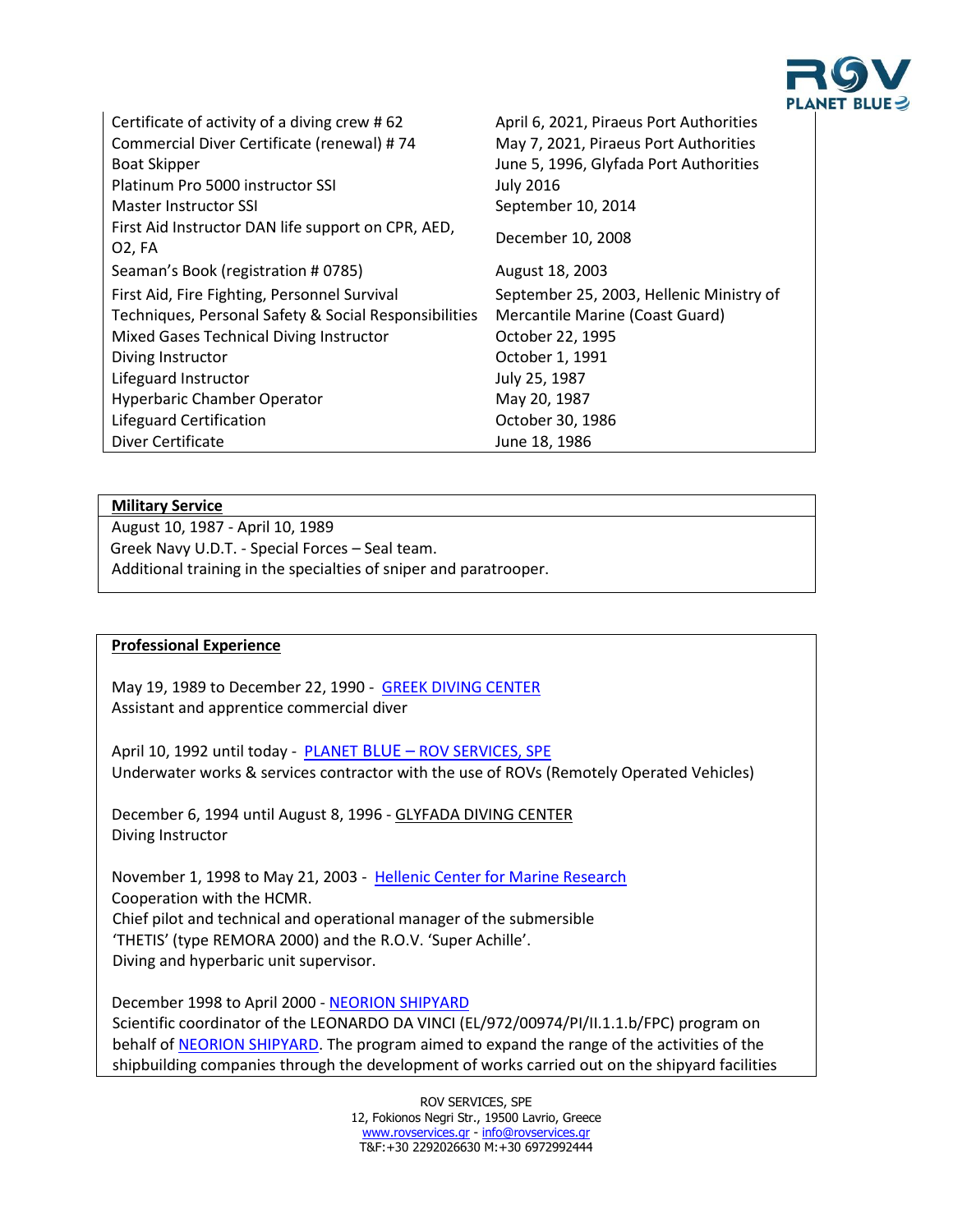

below the sea level (development of technical specialties in underwater works).

 November 18, 2004 until November 26, 22006 [-SELONDA S.A.](http://selonda.com/) Diving Manager & Supervisor in the Argolida region.

#### July 16, 2019 – [M.O.U. HELLENIC NAVY](https://www.hellenicnavy.gr/el/enimerosi/anakoinoseis-drastiriotiton/item/12137-ypografi-mnimoniou-synergasias-polemikoy-naftikoy-kai-etaireias-planet-blue.html)

Signing of a memorandum of cooperation between the Hellenic Navy and the company Planet Blue concerning diving activities in the wrecks of the Hellenic Navy "Paronas Aris", the Destroyers "HYDRA" and "VASILISSA OLGA" with the aim of recording, filming and any future retrieval of items of the Navy. The first phase of the project was completed in December 2019.

#### 2000 to 2020

 Technical advisor and maritime expert approved and appointed by the Ministry of Justice for the investigation of naval, diving and hyperbaric chamber accidents.

### May 2007 - today

Owner of the **[Planet](http://www.planetblue.gr/) Blue** Diving & Training Centre (SSI) based in Lavrio. The company operates under the L. 3409 as a provider of diving services (training of scuba divers, etc.), licensed by the Ministry if Mercantile Marine and island Policy and certified by the Bureau Veritas.

### 2019 – today

Planet Blue **[ROV SERVICES, SPE](http://www.rovservices.gr/)**. Owner of the company - Contractor for underwater works & services with the use of ROVs (Remotely Operated Vehicles).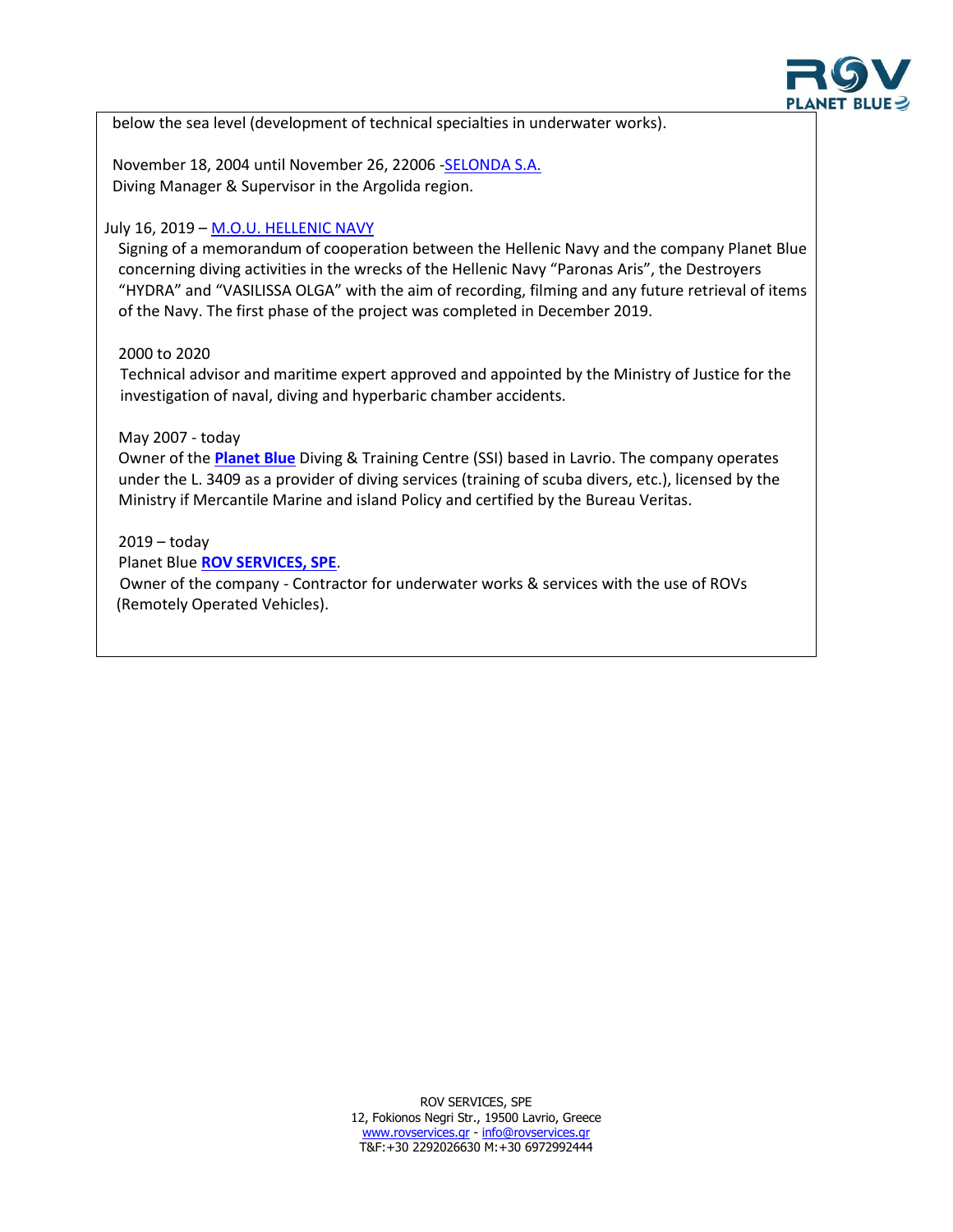

### **Honorary Awards:**

Honoured by the Greek Minister of Defence G. Arsenis and the General Chief of the Hellenic Army Lieutenant-General Kapravelos for the recovery of two missing soldiers from the underwater cave system of "Vouliagmeni". Hellenic Ministry of National Defense, October 29, 1993

Honoured by the General Chief of Hellenic Navy, Vice Admiral L. Paliogiorgos for the salvage of sunken helicopter near the IMIA islets. Hellenic Navy General, May 23, 1996.

Honoured by the General Chief of Hellenic Navy, Vice Admiral L. Paliogiorgos for the research of the missing people at the wreck of the torpedo boat 'KOSTAKOS'. Hellenic Ministry of National Defense, December 5, 1996

Honorary award by the International Academy of Letters and Arts for the contribution to the Hellenic Country. Athens, February 14, 1997

Honoured by the Hellenic Ministry of transportation % Communications - Air Accident Investigation and Aviation Safety Board – during the 1st International Aviation Safety Conference "Facing the Challenge" in recognition of his contribution at the salvage of sunken aircrafts and helicopters from Greek Waters. Athens, December 9, 2003.

Honorary award of the escutcheon of H.M.S/M PERSEUS by the Submarine Old Comrade association for the location of the wreck of the British Submarine. Cephalonia, May 20, 2000.

### **Registered Experience:**

- R.O.V. Piloting: 4600 + ώρες
- Submersible Piloting: 334 hours during 214 logged dives.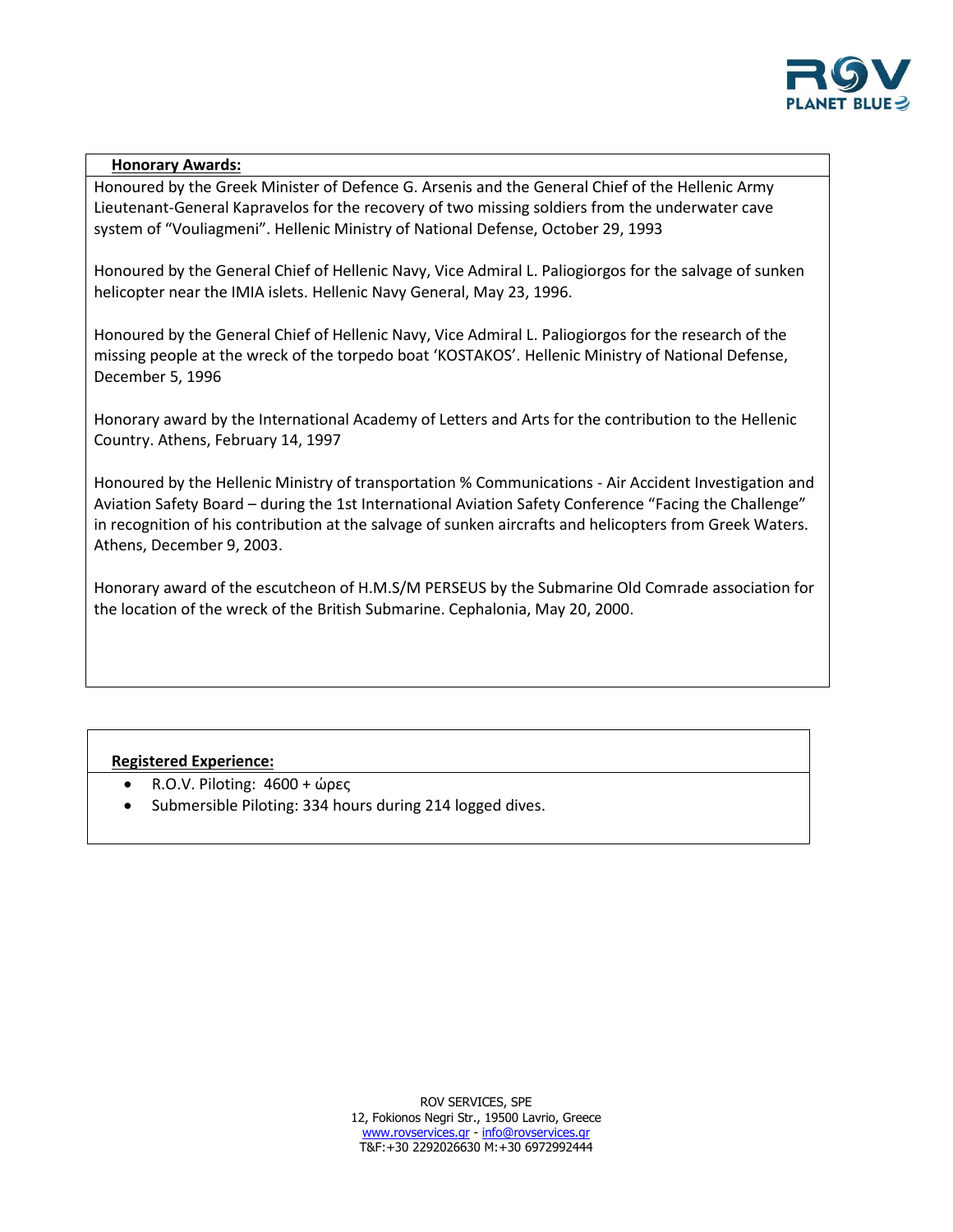

# **Operation Qualifications:** •Hydraulic Manipulators: SAMM 5F & 3F Cybernetic & 3F Comex (electric) • Imaging Sonars: [Tritech](https://www.tritech.co.uk/) 675 KHZ & 525 KHZ. • Side Scan Sonar Towfish [Tritech](https://www.tritech.co.uk/) SeaKing DST V6 (Digital Sonar Technology) • Seanet SCU V5 Surface Control Unit [Tritech](https://www.tritech.co.uk/product/tritech-seanet-scu-v5-surface-control-unit) •USBL: Trackpoint Plus II [ORE.](https://www.edgetech.com/) •[U/W Tools:](https://comex.fr/en/home/) ROV Cutter & Salvage tools •Navigation & position Software: Open CPN, Transas Marine NS540, NS2400, Tsunamis 99, C MAP, Cmapes, Ozi Explorer, Max Sea, Hypack, ESRI, ArcView GIS, Seanet SCU. •Welding & Cutting - Neorio 31 November 1998 <https://www.onex.com/> Hellenic Ministry of Mercantile Marine (Coast Guard) First Aid, Fire Fighting, Personnel Survival Techniques, Personal Safety & Social

Responsibilities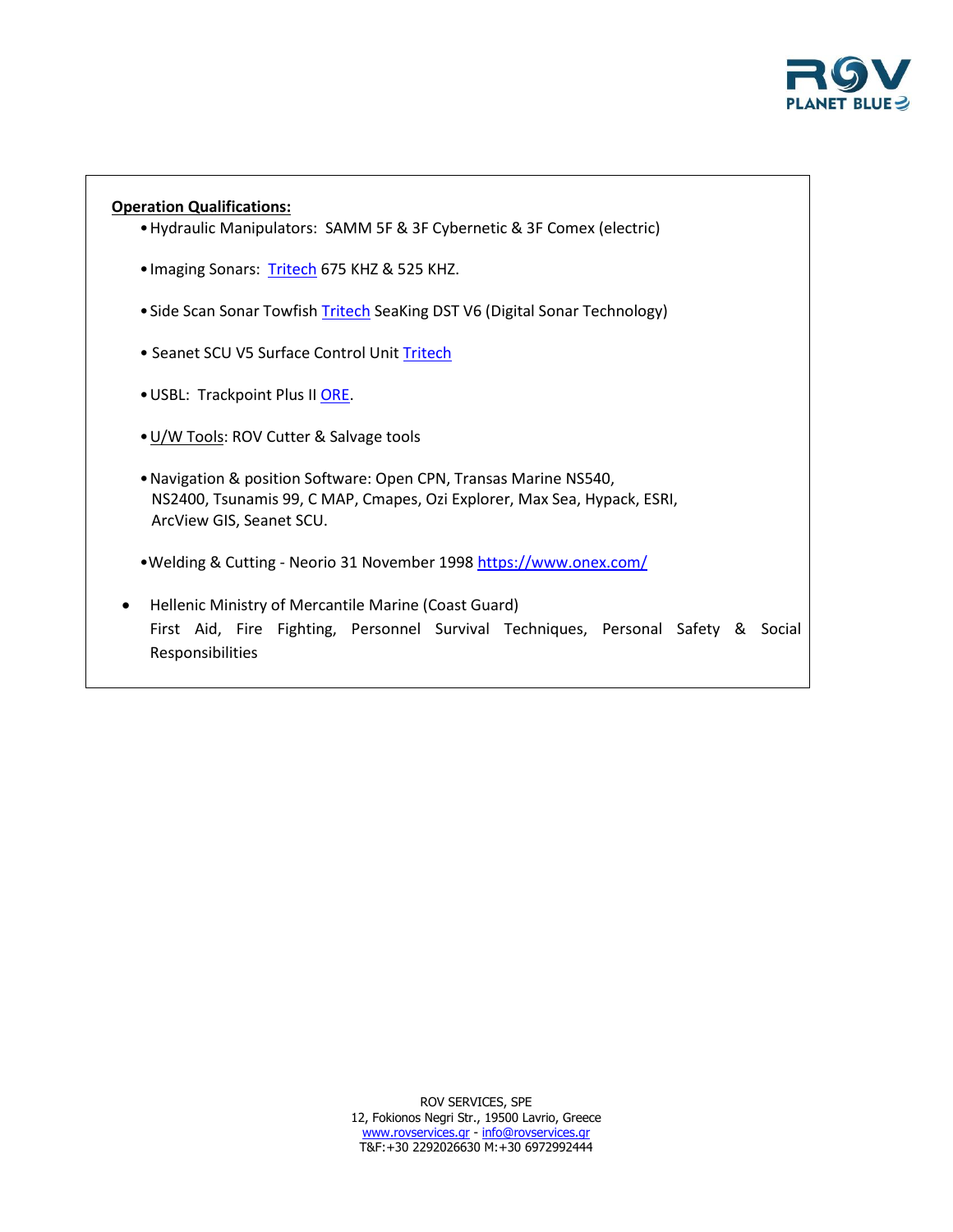

## **Experience Timeline:**

| Date:          | July 28, 2021                                                                                                                            |
|----------------|------------------------------------------------------------------------------------------------------------------------------------------|
| Contractor:    | <b>Planet Blue</b>                                                                                                                       |
| Client:        | <b>Navios Maritime</b>                                                                                                                   |
| Position:      | ROV pilot & Project Co-ordinator                                                                                                         |
| Vessel:        | <b>DSV OCEANIS</b>                                                                                                                       |
| SoW:           | location and salvage of lost propeller                                                                                                   |
| Date:          | since July 2021                                                                                                                          |
| Contractor:    | <b>Planet Blue</b>                                                                                                                       |
| Participation: | in the project T2E∆K-03656 of the 2 <sup>nd</sup> Cycle of the HORIZON 2020 project<br>"INVESTIGATE-CREATE-INNOVATE" named u-archaeoRoV. |
| Position:      | Supervisor of the underwater works with ROV and USBL                                                                                     |
| Vessel:        | <b>DSV OCEANIS</b>                                                                                                                       |
| Description of |                                                                                                                                          |
| Works:         | The u-archaeoROV provides support to the underwater archeological works. For                                                             |
|                | the first time ever a special ROV with optic manipulators and the possibility of                                                         |
|                | the recognition of the findings, will be constructed.                                                                                    |
| Date:          | June 22, 2021 - July 3, 2021                                                                                                             |
| Contractor:    | <b>Planet Blue</b>                                                                                                                       |
| Client:        | <b>ASPROFOS / HELPE S.A. / ERM / IGI POSEIDON</b>                                                                                        |
| Θέση:          | Project Co-ordinator, ROV Pilot                                                                                                          |
| Σκάφος:        | <b>DSV OCEANIS</b>                                                                                                                       |
|                | Περιγραφή έργου: Inspection and recording of the seabed on the route of the EASTMED pipeline on                                          |
|                | the 4 landfall positions. Use of ROV and USBL. Support to the company                                                                    |
|                | performing the sediments and waters sampling.                                                                                            |
| Date:          | from June 2021                                                                                                                           |
| Contractor:    | <b>Planet Blue</b>                                                                                                                       |
| Συμμετοχή:     | Πρόγραμμα UNITED - HORIZON 2020                                                                                                          |
| Θέση:          | Underwater works supervisor, ROV Pilot & USBL Operator                                                                                   |
| Σκάφος:        | <b>DSV Oceanis</b>                                                                                                                       |
|                | Περιγραφή έργου: Participation in one of UNITED's five pilot business partnership projects, which                                        |
|                | examines the benefits of the multi-use of the oceans. UNITED enhances the                                                                |
|                | levels of technological readiness. We contribute data on best practices that will                                                        |
|                | feed the lessons to be learned and the decisions to be made for the                                                                      |
|                | sustainability and the strengthening of the Blue Economy in the European                                                                 |
|                | maritime environment.                                                                                                                    |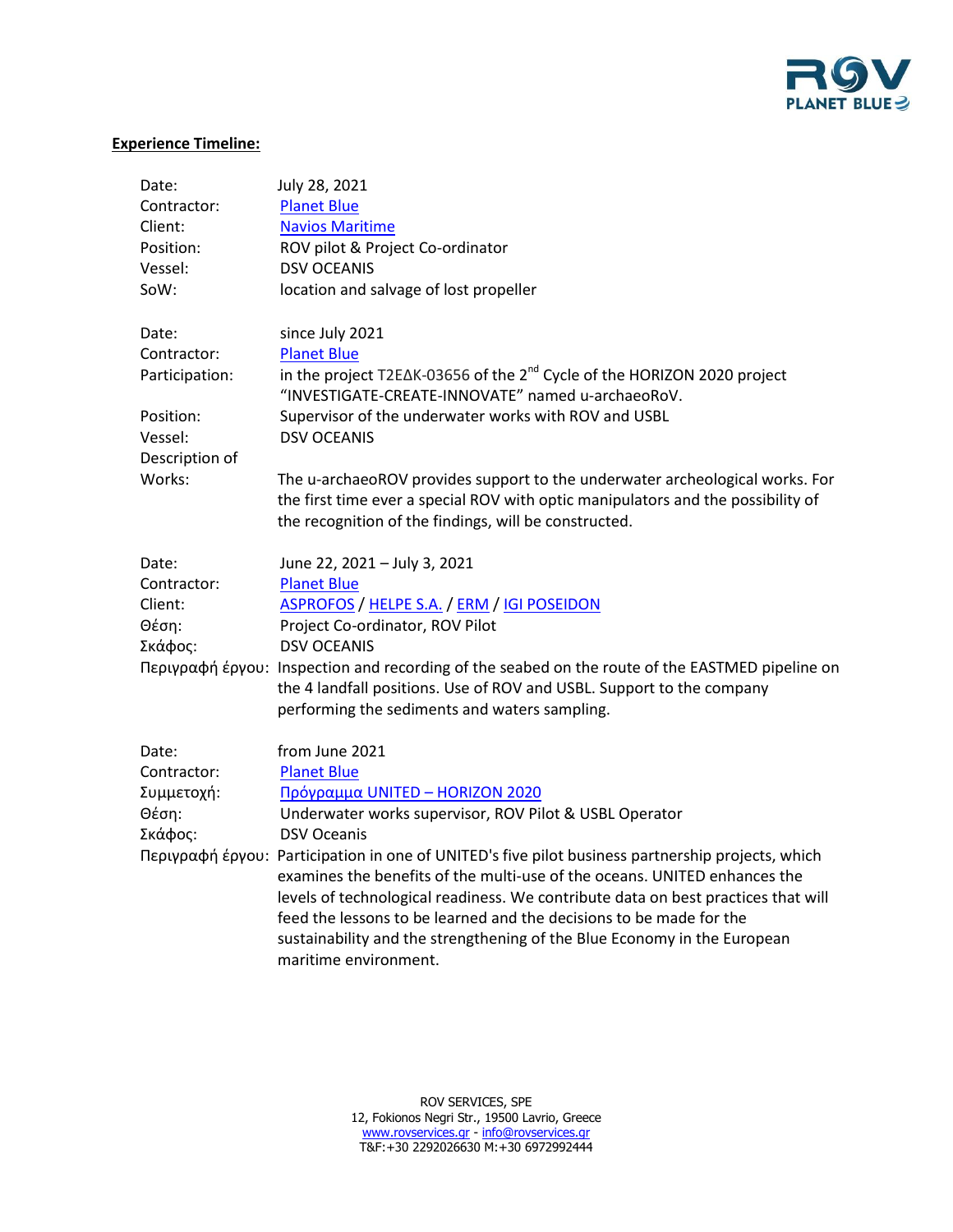

| Date:<br>Contractor:<br>Client:<br>Position:<br>Support Boat:<br>SoW: | November 13, 2020 until December 18, 2020<br><b>Planet Blue</b><br><b>Hellenic Navy</b><br>ROV Pilot & Supervisor<br>DSV "OCEANIS"<br>KALLISTO M63. Initial investigation by the oceanographic R/V NAFTILOS with the<br>use of side scan sonar and multibeam. Location of part of the shipwreck. Our<br>ROV & USBL was used to execute the identification of the wreck as well as an<br>inspection, video recording of the shipwreck and the various objects around it<br>and inside the hydrographic plan at a depth of -95 meters. |  |  |
|-----------------------------------------------------------------------|--------------------------------------------------------------------------------------------------------------------------------------------------------------------------------------------------------------------------------------------------------------------------------------------------------------------------------------------------------------------------------------------------------------------------------------------------------------------------------------------------------------------------------------|--|--|
| Date:<br>Contractor:<br>Client:<br>Position:<br>Support Boat:<br>SoW: | October 24 - 25, 2020<br><b>Planet Blue</b><br>Anemon<br><b>ROV Pilot</b><br>DSV "OCEANIS"<br>Support for the filming of the documentary "Mediterranean - Life Under Siege"<br>in the Makronissos sea area.                                                                                                                                                                                                                                                                                                                          |  |  |
| Date:<br>Contractor:<br>Client:<br>Position:<br>Support Boat:<br>SoW: | October 4 - 10, 2020<br><b>Planet Blue</b><br>Link S.A. & O.T.E.<br>ROV Pilot & Supervisor<br>DSV "OCEANIS"<br>OTE fiber optic cable. Detection of cut fiber optic cable in the sea area of<br>Vouliagmeni.                                                                                                                                                                                                                                                                                                                          |  |  |
| Date:<br>Contractor:<br>Client:<br>Position:<br>Support Boat:<br>SoW: | November 10, 2019<br><b>Planet Blue</b><br><b>Sekavin</b><br><b>ROV Pilot</b><br>DSV "OCEANIS"<br>Sekavin fuel pipelines. Pipeline inspection and video recording with ROV Super<br>Achille in the sea area of Ermoupolis, Syros.                                                                                                                                                                                                                                                                                                    |  |  |
| Date:<br>Contractor:<br>Client:<br>Position:<br>Support Boat:<br>SoW: | November 5-9, 2019<br><b>Planet Blue</b><br><b>Hellenic Navy</b><br>ROV Pilot & Supervisor<br>DSV "OCEANIS"<br>DESTROYER D-15 VASILISA OLGA. Video recording of the shipwreck D-15<br>VASILISA OLGA in the sea area of Lakki at Leros island at a depth of -32 meters.<br>The video was made in collaboration with the Hellenic Navy and the Naval<br>History Dept. Another video was also made to facilitate the creation a 3D model<br>of the wreck. The ROV Super Achille & the USBL were used.                                   |  |  |
|                                                                       | DOM CEDMICES CDE                                                                                                                                                                                                                                                                                                                                                                                                                                                                                                                     |  |  |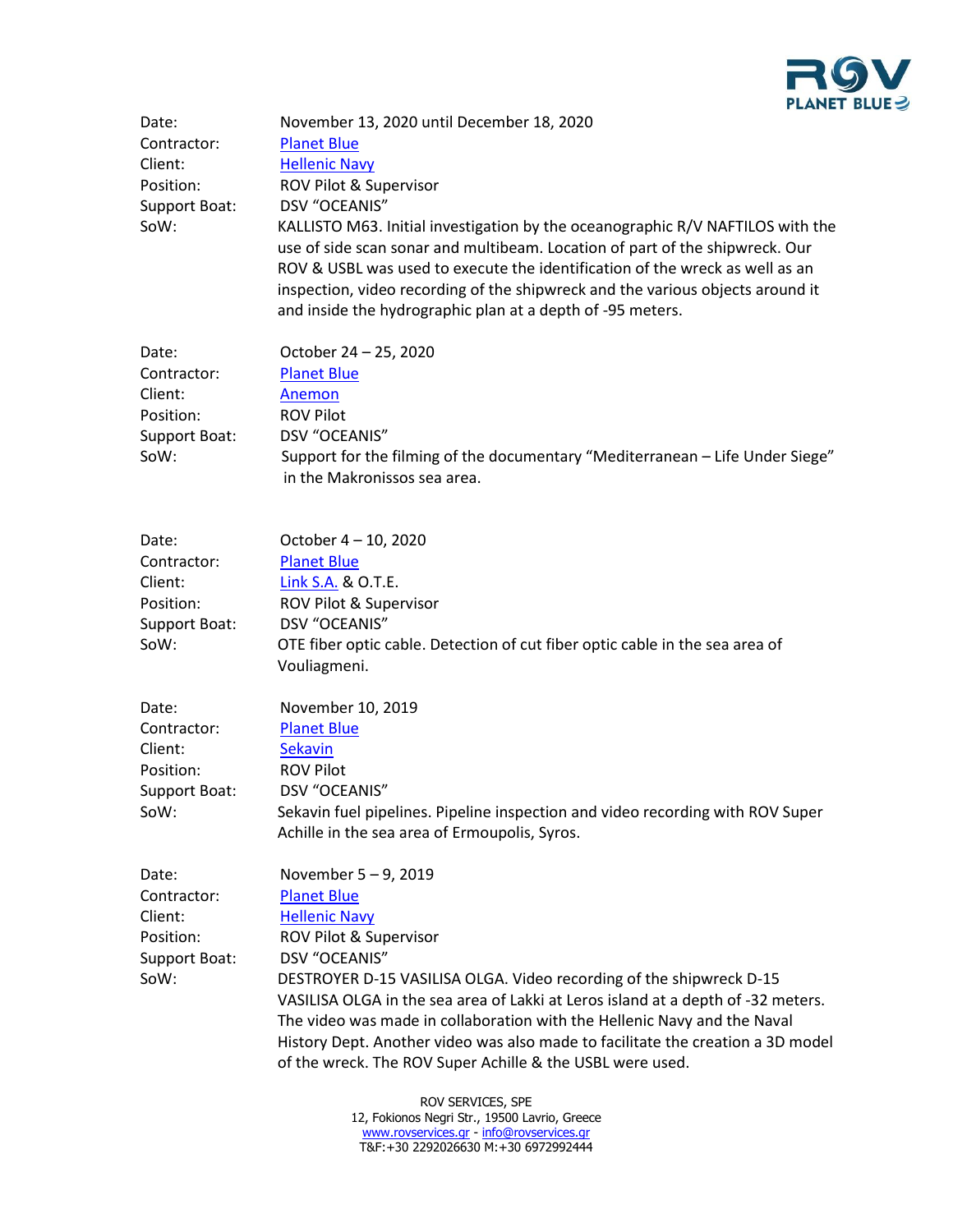

| Date:<br>Contractor:<br>Client:<br>Position:<br>Support Boat:<br>SoW  | September 13, 2019<br><b>Planet Blue</b><br><b>Hellenic Navy</b><br><b>ROV Pilot</b><br><b>DSV "OCEANIS"</b><br>ARIS TSAMADOU. Video recording of the historic ARIS shipwreck of Tsamados<br>that sank honorably in 1921. The underwater research was done with the ROV<br>Super Achille in combination with the USBL Trackpoint Plus II in the sea area<br>under the charge of the Hellenic Navy in Amfiali, in collaboration with the Dept.<br>of Naval History and the Hydrographic Service. |
|-----------------------------------------------------------------------|-------------------------------------------------------------------------------------------------------------------------------------------------------------------------------------------------------------------------------------------------------------------------------------------------------------------------------------------------------------------------------------------------------------------------------------------------------------------------------------------------|
| Date:<br>Contractor:<br>Client:<br>Position:<br>Support Boat:<br>SoW: | September 3 - 19, 2019<br><b>Planet Blue</b><br><b>Hellenic Navy</b><br><b>ROV Pilot</b><br>DSV "OCEANIS"<br>DESTROYER D 97 HYDRA. Video recording of the D-97 HYDRA shipwreck sunk in<br>the islets of Lagouses at a depth of -70 meters. The video was made in<br>collaboration with the Hellenic Navy and the Naval History Dept.<br>Another video was also made to facilitate the creation a 3D model of the wreck.<br>The ROV Super Achille & the USBL were used.                          |
| Date:<br>Contractor:<br>Client:<br>Position:<br>Support Boat:<br>SoW  | July 28 - 31, 2019<br><b>Planet Blue</b><br><b>GALAXIDI MARINE FARM S.A.</b><br>ROV Pilot & Supervisor<br>DSV "OCEANIS"<br>Inspection of 4 pipelines for the identification and verification of positions with<br>ROV & USBL.                                                                                                                                                                                                                                                                   |
| Date:<br>Contractor:<br>Client:<br>Position:<br>Support Boat:<br>SoW: | July 8, 2019<br><b>Planet Blue</b><br><b>Municipal Port Fund of Thira</b><br>ROV Pilot & Supervisor<br>DSV "OCEANIS"<br>Location and inspection of the shipwreck ANTONIOS which was sunk on August<br>24, 1964 at a depth of -85 meters.                                                                                                                                                                                                                                                        |
| Date:<br>Contractor:<br>Client:<br>Position:<br>Support Boat:<br>SoW: | July 7 - 13, 2019<br><b>Planet Blue</b><br><b>Municipal Port Fund of Thira</b><br>ROV Pilot & Supervisor<br>DSV "OCEANIS"<br>Inspection and recording of anchorage positions of all anchorages with the ROV<br>Super Achille in combination with the USBL as well as filming and photography.<br>Maximum depth -189 meters.<br>ROV SERVICES, SPE<br>12, Fokionos Negri Str., 19500 Lavrio, Greece<br>www.rovservices.gr - info@rovservices.gr<br>T&F:+30 2292026630 M:+30 6972992444            |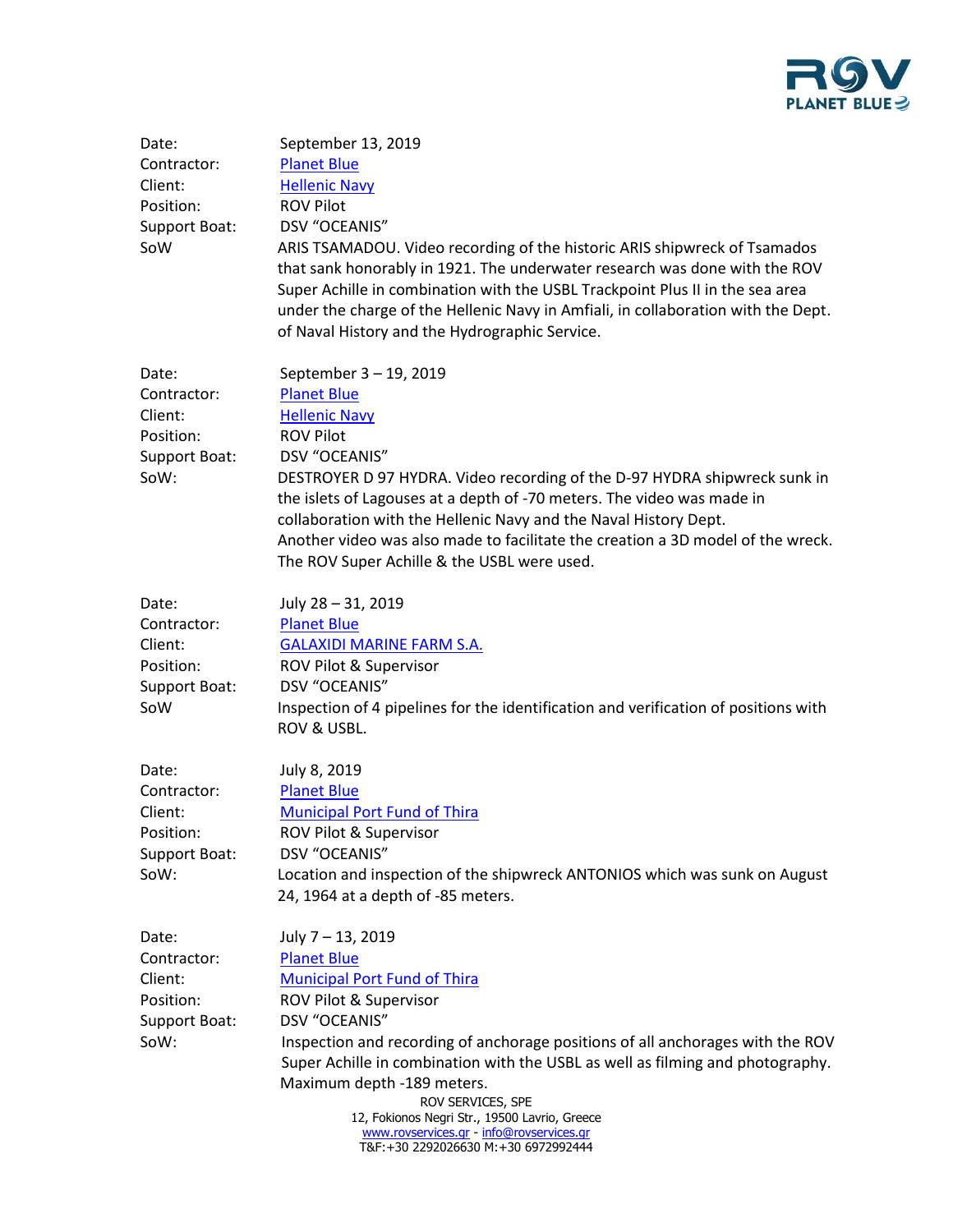

| Date:<br>Contractor:<br>Client:<br>Position:<br>Support Boat:<br>SoW: | July 3-6, 2019<br><b>Planet Blue</b><br><b>Thira Municipality (Santorini)</b><br>ROV Pilot & Supervisor<br><b>DSV "OCEANIS"</b><br>Shipwreck SEA DIAMOND part II.<br>Wreck investigation in the context of an expertise report on behalf of the<br>Ministry of Justice. Shipwreck video, location and rift recording, sediment and<br>water mapping and sampling. ROV Super Achille & USBL was used. - 160 meters |
|-----------------------------------------------------------------------|-------------------------------------------------------------------------------------------------------------------------------------------------------------------------------------------------------------------------------------------------------------------------------------------------------------------------------------------------------------------------------------------------------------------|
| Date:<br>Contractor:<br>Client:<br>Position:<br>Place:<br>SoW:        | June 25 - 28, 2019<br><b>Planet Blue</b><br>Ministry of National defense - Submarine Administration<br><b>ROV Pilot</b><br>GR NMIOTC - NATO Maritime Interdiction Operational Training Centre - Greece<br>NATO 2019 (SMERWG 19) Submarine Escape and Rescue Working Group<br>Hellenic Navy Submarine Command (COMHELSUB)                                                                                          |
| Date:<br>Contractor:<br>Client:<br>Position:<br>Support Boat:<br>SoW: | June 6 - 11, 2019<br><b>Planet Blue</b><br><b>Thira Municipality (Santorini)</b><br>ROV Pilot & Supervisor<br>DSV "OCEANIS"<br>Shipwreck SEA DIAMOND part I.<br>Wreck investigation in the context of an expertise report on behalf of the<br>Ministry of Justice. Shipwreck video, location and rift recording, sediment and<br>water mapping and sampling. ROV Super Achille & USBL was used. - 160 meters      |
| Date:<br>Contractor:<br>Client:<br>Position:<br>Support Boat:<br>SoW: | June 5, 2019<br><b>Planet Blue</b><br>SOCIALDOO EΠΙΚΟΙΝΩΝΙΑ ΑΕ<br><b>ROV Pilot</b><br>DSV "OCEANIS"<br>Underwater cleaning of the Vrysaki area using ROV.                                                                                                                                                                                                                                                         |
| Date:<br>Contractor:<br>Client:<br>Position:<br>Support Boat:<br>SoW: | May 16 - 20 2019<br><b>Planet Blue</b><br><b>Mega Tugs</b><br><b>ROV Pilot</b><br>DSV "OCEANIS"<br><b>KEREM S.</b> Inspection of the wreck on the rocky islet of Levitha, in the<br>Dodecanese, with ROV and USBL at a depth of -40 meters.                                                                                                                                                                       |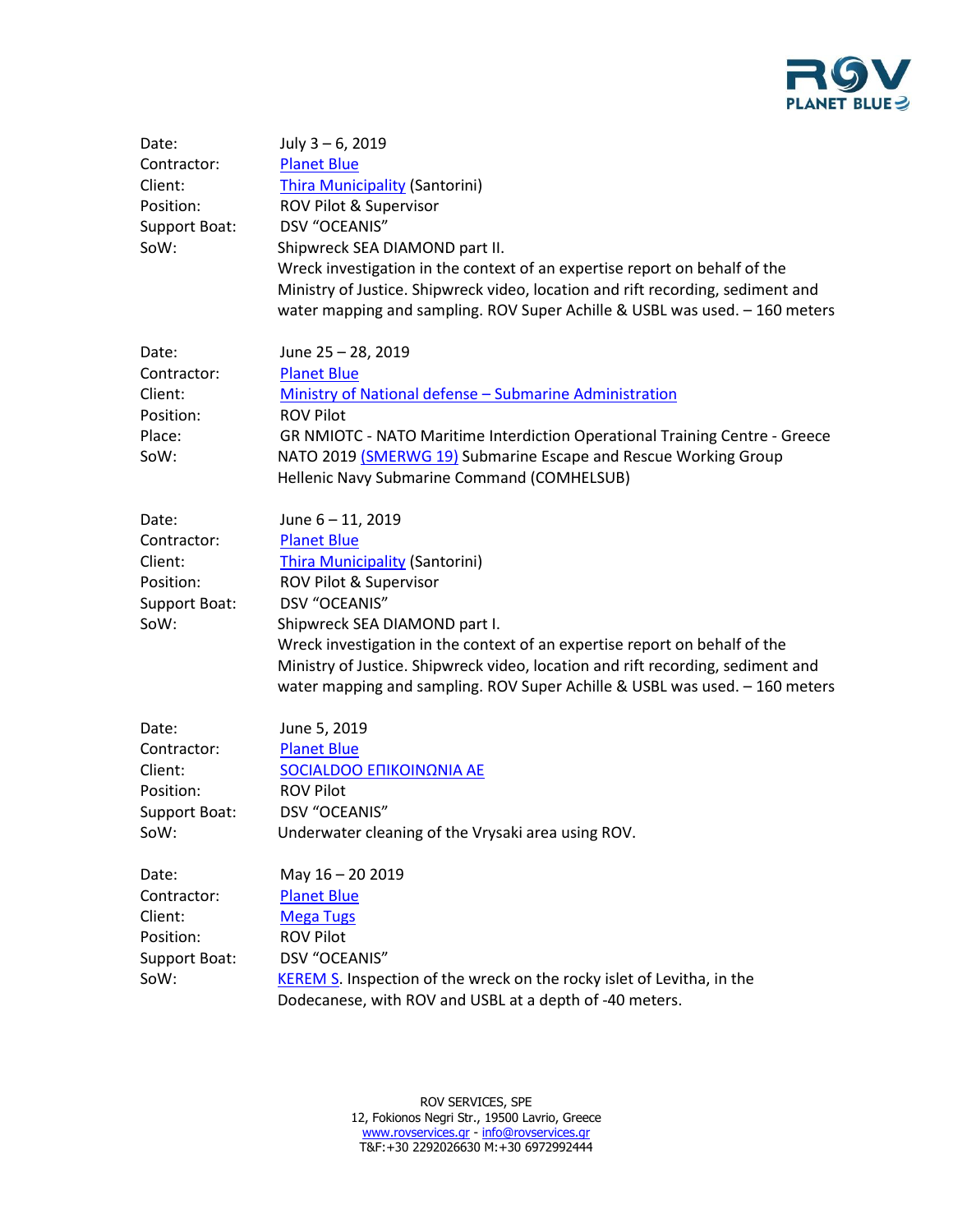

| Date:<br>Contractor:<br>Client:<br>Position:<br>Support Boat:<br>SoW: | January 31, 2019 until February1, 2019<br><b>Planet Blue</b><br><b>Oikos Maritime</b><br>ROV Pilot & Supervisor<br><b>DSV "OCEANIS"</b><br>C/V Mitera. Search with ROV Super Achille & USBL for the detection of an anchor<br>chain at a maximum depth of -68 meters north of Aegina.                                                                                            |
|-----------------------------------------------------------------------|----------------------------------------------------------------------------------------------------------------------------------------------------------------------------------------------------------------------------------------------------------------------------------------------------------------------------------------------------------------------------------|
| Date:<br>Contractor:<br>Client:<br>Position:<br>Support Boat:<br>SoW: | December 3-4 2018<br><b>Planet Blue</b><br><b>Navios Maritime</b><br>ROV Pilot & Supervisor<br>DSV "OCEANIS"<br>C/V Navios Indigo. Search with ROV Super Achille & USBL for locating an anchor<br>chain at a maximum depth of -95.10 meters.                                                                                                                                     |
| Date:<br>Contractor:<br>Client:<br>Position:<br>Support Boat:<br>SoW: | November 29 - 30, 2018<br><b>Planet Blue</b><br><b>HYDROVIUS DIVE CENTER</b><br><b>ROV Pilot</b><br><b>DSV HYDROVIOS</b><br>INTERREG program. Underwater research to choose the diving route.<br>Shipwreck of a World War II amphibious ship in Leros, Strongyli Island. Video<br>recording, photography and mapping. ROV Achille M3 was used.                                   |
| Date:<br>Contractor:<br>Client:<br>Position:<br>Support Boat:<br>SoW: | November 25 - 26, 2018<br><b>Planet Blue</b><br><b>HYDROVIUS DIVE CENTER</b><br><b>ROV Pilot</b><br><b>DSV HYDROVIOS</b><br>Underwater research for the selection of the diving route in Agathonisi,<br>Dodecanese, within the framework of the INTERREG Cooperation Program.<br>Videotaping, photography and mapping with the ROV Achille M3.                                   |
| Date:<br>Contractor:<br>Client:<br>Position:<br>Support Boat:<br>SoW: | October 27 - 30, 2018<br><b>Planet Blue</b><br>MUNICIPAL WATER SUPPLY COMPANY OF SKIATHOS SEWERAGE<br><b>ROV Pilot</b><br>DSV "OCEANIS"<br>DEYA Skiathos pipeline. Autopsy and control of the submarine drainage pipeline<br>EEL Kourion (Agia Eleni) with video recording and photography of the pipeline<br>with a total length of 400 meters. Inspection with ROV Achille M4. |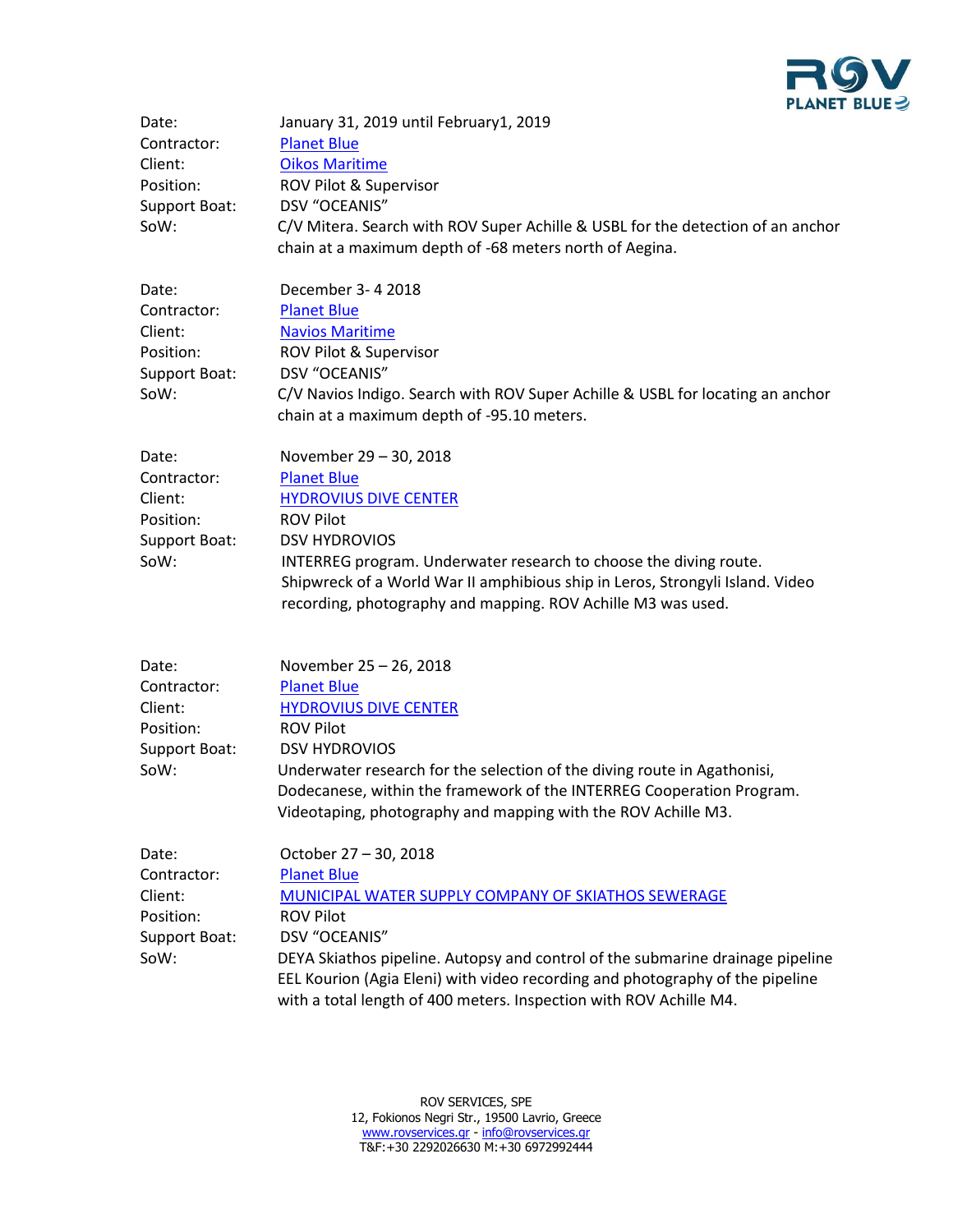

| Date:<br>Contractor:<br>Client:<br>Position:<br>Support Boat:<br>SoW: | April 28, 2018 until May 11, 2018<br><b>Planet Blue</b><br><b>Faos TV Productions Gmbh.</b><br>ROV Pilot & Supervisor<br>DSV "OCEANIS" & R/V Naftilos<br>KATSONIS Y1. Mission to locate and identify the submarine KATSONIS Y1 that<br>sank during the Second World War. The Hellenic Navy with the Oceanographic<br>Nautilus participated in the mission. The R/V Nautilus first located the Shipwreck<br>with a multi-link Multibeam Sonar and then with a Side Scan Sonar and then<br>with 2 ROVs Super Achille and USBL we identified the historic submarine<br>KATSONIS Y1 for the first time since World War II in 1943. The Shipwreck lies at -<br>253 meters. |
|-----------------------------------------------------------------------|-----------------------------------------------------------------------------------------------------------------------------------------------------------------------------------------------------------------------------------------------------------------------------------------------------------------------------------------------------------------------------------------------------------------------------------------------------------------------------------------------------------------------------------------------------------------------------------------------------------------------------------------------------------------------|
| Date:<br>Contractor:<br>Client:<br>Position:<br>Support Boat:<br>SoW: | March 7, 2018<br><b>Planet Blue</b><br><b>BBC Studios</b><br><b>ROV Pilot</b><br>D/ RIB "EL GRECO"<br>SOUNIO BBC. Support for the production of a documentary on the Temple of<br>Sounio by the British channel BBC.                                                                                                                                                                                                                                                                                                                                                                                                                                                  |
| Date:<br>Contractor:<br>Client:<br>Position:<br>Support Boat:<br>SoW: | February 16 - 21, 2018<br><b>Planet Blue</b><br>Hellenic Coast Guard - Lavrio<br>Supervisor & Diver<br>D/ RIB "EL GRECO" & in collaboration with a floating crane Evangelos Liamis.<br>Ziesjoem salvage. Wreck investigation and expert report in the context of pre-<br>investigation and recovery from the sea area of Patroklos island.                                                                                                                                                                                                                                                                                                                            |
| Date:<br>Contractor:<br>Client:<br>Position:<br>Support Boat:<br>SoW: | December 11 - 12, 2017<br><b>Planet Blue</b><br><b>Planet Blue</b><br><b>ROV Pilot</b><br>DSV "OCEANIS"<br>SAMPSON. Wreck location with imagine Sonar Tritech. Identification and<br>inspection with ROV Super Achille. SAMPSON sank on September 13, 1968,<br>during the attempt to raise the wreck of Portugal. Depth -111 meters north of<br>Makronissos.                                                                                                                                                                                                                                                                                                          |
| Date:<br>Contractor:<br>Client:<br>Position:<br>SoW:                  | November 26, 2017 until December 10, 2017<br><b>Planet Blue</b><br><b>Faos TV Productions</b><br>ROV Pilot & Supervisor<br>Construction of an underwater case for Sony a7s camera and testing it at a<br>depth of -260 meters.                                                                                                                                                                                                                                                                                                                                                                                                                                        |

ROV SERVICES, SPE 12, Fokionos Negri Str., 19500 Lavrio, Greece [www.rovservices.gr](http://www.rovservices.gr/) - [info@rovservices.gr](mailto:info@rovservices.gr) Τ&F:+30 2292026630 M:+30 6972992444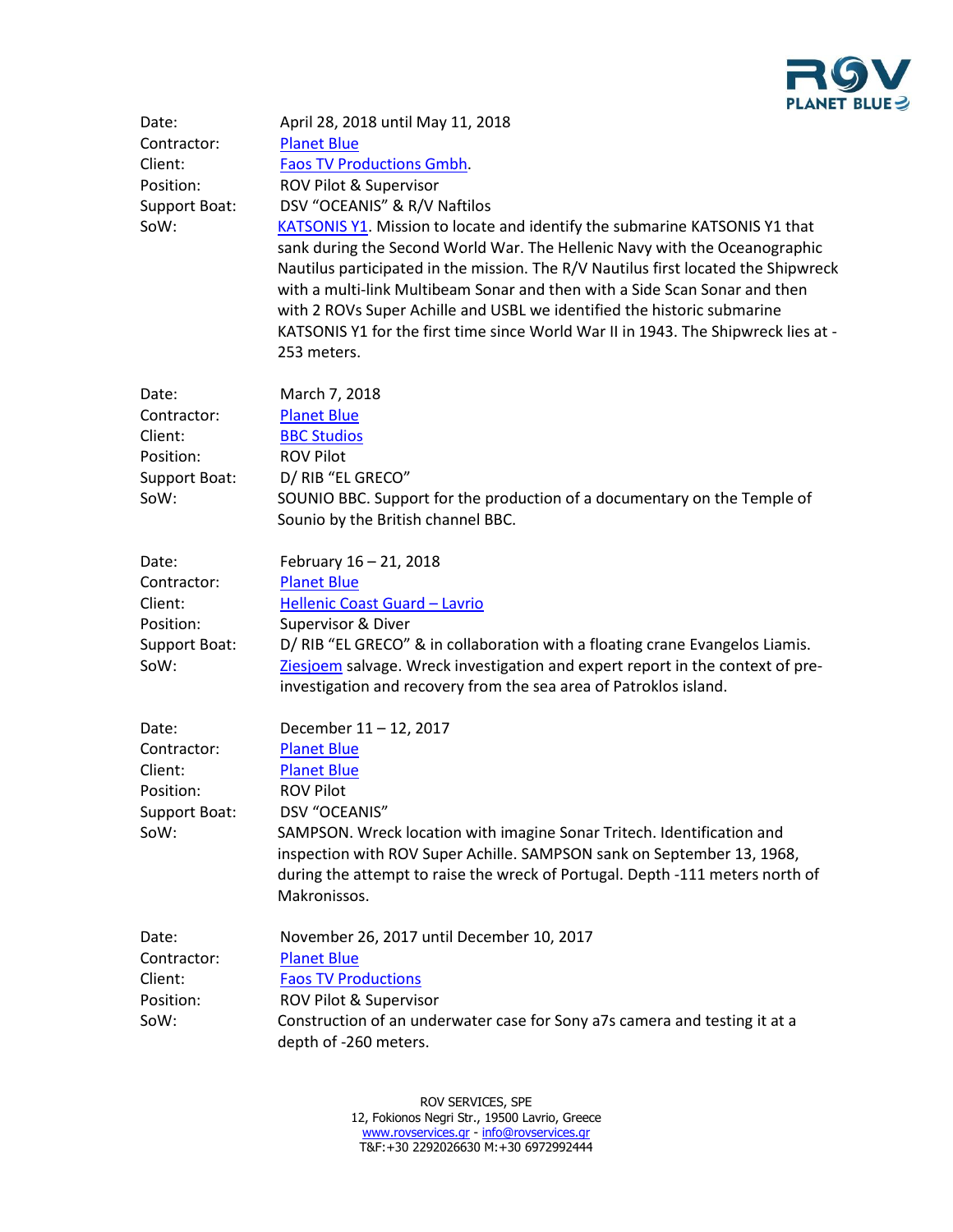

| Date:         | July $1 - 7$ , 2017                                                           |
|---------------|-------------------------------------------------------------------------------|
| Contractor:   | <b>Planet Blue</b>                                                            |
| Client:       | Sand Gate international LTD                                                   |
| Position:     | <b>ROV Pilot</b>                                                              |
| Support Boat: | DSV "OCEANIS"                                                                 |
| SoW:          | <b>Diving Support</b>                                                         |
| Date:         | June 15 - 23, 2017                                                            |
| Contractor:   | <b>Planet Blue</b>                                                            |
| Client:       | Laboratories of Biological & Chemical Testing and Analysis.                   |
| Position:     | <b>ROV Pilot</b>                                                              |
| Support Boat: | DSV "OCEANIS"                                                                 |
| SoW:          | Sediment sampling from the bottom of the Evoikos.                             |
| Date:         | May 31, 2017 until June 6, 2017                                               |
| Contractor:   | <b>Planet Blue</b>                                                            |
| Client:       | <b>Gruppe 5 Film production Gmbh ZDF Channel</b>                              |
| Position:     | ROV Pilot & Supervisor καταδύσεων                                             |
| Support Boat: | R/V Med Surveyor                                                              |
| SoW:          | Santorini Underwater Volcano Colombo. Underwater search with ROV at the       |
|               | COLOMBO volcano and in the Santorini caldera with the ROV Super Achille & the |
|               | USBL positioning system Trackpoint II Plus. Maximum depth -500 meters.        |
| Date:         | November 15 - 16, 2016                                                        |
| Contractor:   | <b>Planet Blue</b>                                                            |
| Client:       | Fos S.A.                                                                      |
| Position:     | <b>ROV Pilot</b>                                                              |
| Support Boat: | DSV "OCEANIS"                                                                 |
| SoW:          | Almirqab. Locating and retrieving lost items from the wreck.                  |
| Date:         | October 7, 2016 until October 10, 2016                                        |
| Contractor:   | <b>Planet Blue</b>                                                            |
| Client:       | Foss Maritime S.A.                                                            |
| Position:     | <b>ROV Pilot</b>                                                              |
| Support Boat: | DSV "OCEANIS"                                                                 |
| SoW:          | <b>Underwater Filming</b>                                                     |
| Date:         | June 8 - 10, 2016                                                             |
| Contractor:   | <b>Planet Blue</b>                                                            |
| Client:       | Hamburg University - Dr. Jannis Makris                                        |
| Position:     | ROV Pilot & Supervisor                                                        |
| Support Boat: | <b>CONSTANTINOS</b>                                                           |
| SoW:          | OBS Salvage. Search, location and retrieval of a lost underwater seismograph  |
|               | from a depth of -346 meters. The operation was carried out with the ROV Super |
|               | Achille in the underwater area of Methana, Epidaurus Bay.                     |
|               |                                                                               |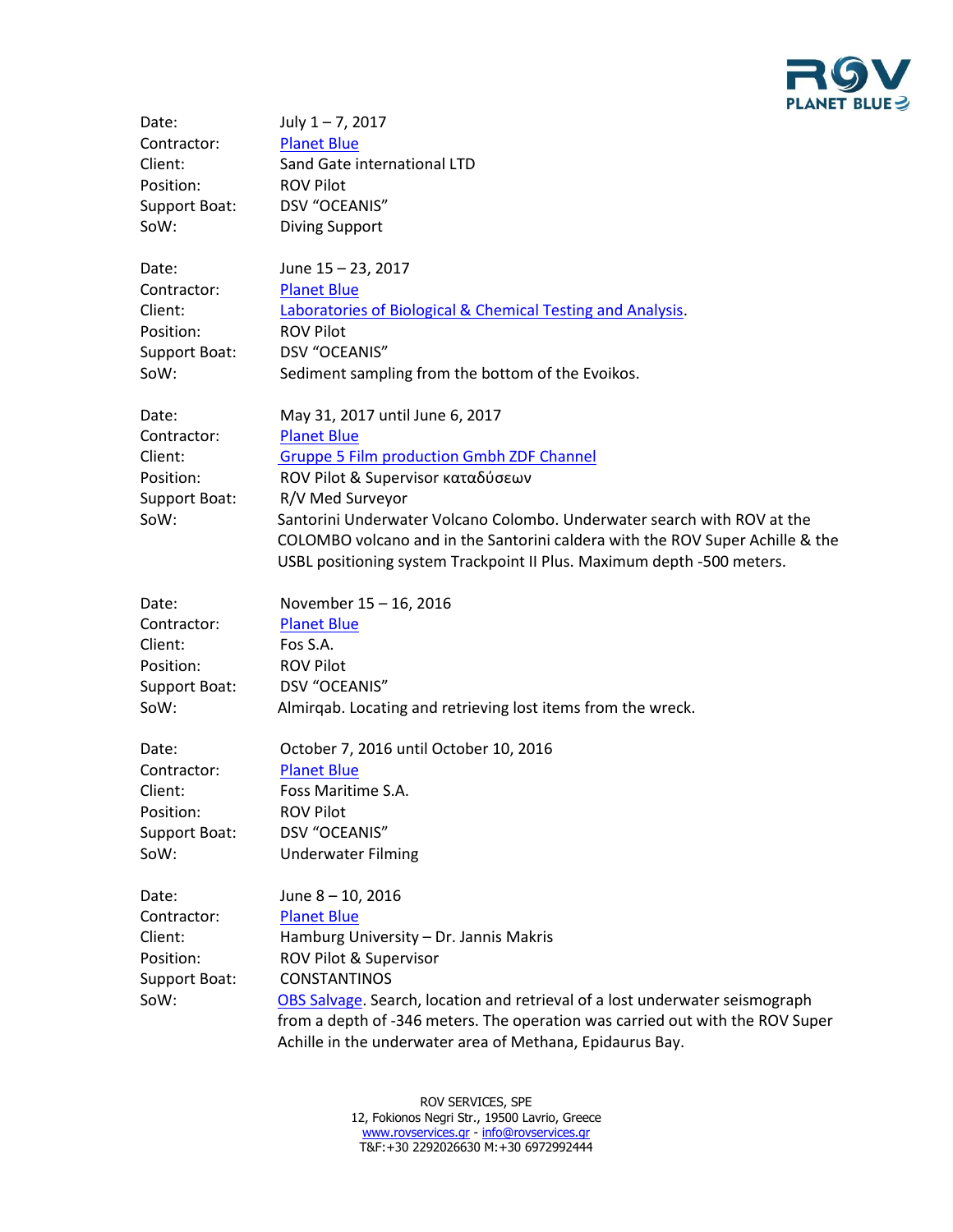

| Date:<br>Contractor:<br>Client:<br>Position:<br>Support Boat:<br>SoW: | December 19 - 20, 2015<br><b>Planet Blue</b><br>Nireus S.A.<br>ROV Pilot & Supervisor<br><b>Nireus</b><br>MINISTREL Shipwreck. Shipwreck localization and inspection which was<br>discovered with imagine sonar Tritech & ROV Super Achille. Depth -217 meters,<br>Lake Evia.                                                                                                              |
|-----------------------------------------------------------------------|--------------------------------------------------------------------------------------------------------------------------------------------------------------------------------------------------------------------------------------------------------------------------------------------------------------------------------------------------------------------------------------------|
| Date:<br>Contractor:<br>Client:<br>Position:<br>Support Boat:<br>SoW: | December 3 - 4, 2015<br><b>Planet Blue</b><br>Nireus S.A.<br>ROV Pilot & Supervisor<br><b>Nireus</b><br>MINSTREL ROV. Phase A for discovering the wreck.                                                                                                                                                                                                                                   |
| Date:<br>Contractor:<br>Client:<br>Position:<br>Support Boat:<br>SoW: | May 25, 2004<br>Planet Blue - Poseidon S.A.<br><b>HELLENIC COAST GUARD</b><br><b>ROV Pilot</b><br>P/K ALEXANDROS VERGOS<br>Έρευνα και ανάκτηση σορού ανδρός με τη βοήθεια του ROV Super Achille.<br>Εντοπισμός και ανάκτηση σε βάθος -54 meters στην Κύθνο. Search, location<br>and retrieval of a man's body with the aid of the ROV Super Achille at a depth of<br>-54 meters in Kythnos |
| Date:<br>Contractor:<br>Client:<br>Position:<br>Support Boat:<br>SoW: | March 29 - 31, 2004<br>Planet Blue - Poseidon S.A.<br><b>AMEPIKANIKO NAYTIKO -</b><br><b>ROV Pilot</b><br><b>F/C VERGINA</b><br>WESTWARD VENTURE. Locating an anchor chain of M / V WESTWARD VENTURE<br>that was lost at a depth of -116 meters in the gulf of Souda in Crete. The<br>recovery was completed successfully.                                                                 |
| Date:<br>Contractor:<br>Client:<br>Position:<br>Support Boat:<br>SoW: | February $7-9$ , 2003<br><b>Planet Blue</b><br><b>EHellenic Center for Marine Research</b><br>ROV Pilot & Supervisor<br>R/V AEGEO<br>Salvage. Rescue exercises with the submersible Thetis and the ROV Super Achille<br>with the use of USBL, at the islet Fleves in the Saronic Gulf at -130 meters. Use<br>USBL.                                                                         |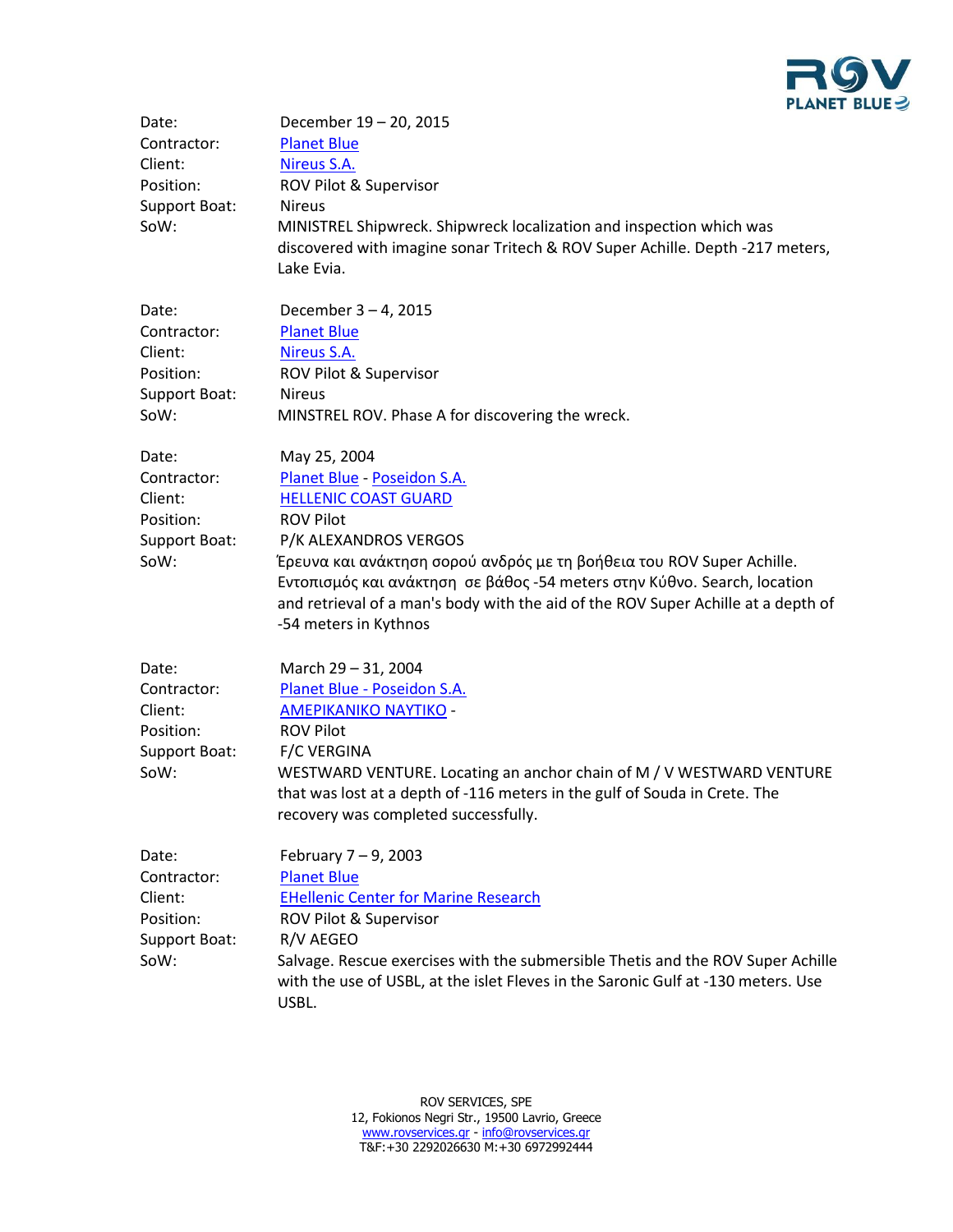

| Date:<br>Contractor:<br>Client:<br>Position:<br>Support Boat:<br>SoW: | April 17, 2003<br><b>Planet Blue</b><br><b>HELLENIC COAST GUARD</b><br><b>ROV Pilot</b><br>R/V AEGEO<br>Search for a missing diver. Using ROV Super Achille at a depth -50 meters in the<br>sea area of Salamina.                                                                                                                                                                                                                                                                                                                                                                                                        |
|-----------------------------------------------------------------------|--------------------------------------------------------------------------------------------------------------------------------------------------------------------------------------------------------------------------------------------------------------------------------------------------------------------------------------------------------------------------------------------------------------------------------------------------------------------------------------------------------------------------------------------------------------------------------------------------------------------------|
| Date:<br>Contractor:<br>Client:<br>Position:<br>SoW:                  | July 27, 2003 until August 5, 2003<br>Planet Blue - ΠΟΣΕΙΔΩΝ Α.Ε<br><b>HELLENIC ARMY</b><br>ROV Pilot & Supervisor<br>Lake Volvi mission (part two). Underwater search in Lake Volvi for a missing<br>special forces Officer. The mission was carried out in collaboration with the 2nd<br>Army Corps and the 4th Squadron based in Rentina. The underwater research<br>was done with ROV Super Achille.                                                                                                                                                                                                                 |
| Date:<br>Contractor:<br>Client:<br>Position:<br>Support Boat:<br>SoW: | May 6, 2003 until May 9, 2003<br>Planet Blue - HELLENIC CENTER FOR MARINE RESEARCH<br><b>PISTRAS</b><br><b>ROV Pilot</b><br>R/V AEGEO<br>ATLANTIS - Rental of the ROV SUPER ACHILLE and the R/V AEGEO by a private<br>individual, with the aim of the underwater search for the lost Atlantis in<br>Santorini.                                                                                                                                                                                                                                                                                                           |
| Date:<br>Contractor:<br>Client:<br>Position:<br>Support Boat:<br>SoW: | March 13 - 25, 2003<br>Planet Blue - HELLENIC CENTER FOR MARINE RESEARCH<br><b>Ephorate of Underwater Antiquities Ministry of Culture</b><br><b>ROV Pilot</b><br>R/V AEGEO<br>HALKIDIKI 2003. Investigations with Side Scan Sonar, diving with the submersible<br>THETIS, ROV Super Achille, USBL, for the detection of ancient shipwrecks in the<br>context of research with the Ministry of Culture - Ephorate of Marine<br>Antiquities. The excavations took place in the bay of Sani, Porto<br>Koufo, Thermaikos ends of Skioni, Paliouri and southeast of Porto Koufo at<br>depths up to -115 meters.               |
| Date:<br>Contractor:<br>Client:<br>Position:<br>Support Boat:<br>SoW: | February 13, 2003 until March 1, 2003<br>Planet Blue - HELLENIC CENTER FOR MARINE RESEARCH<br>Υπουργείο Υγείας, ΕΚΑΒ<br><b>ROV Pilot</b><br>R/V Aegeo & F/C Aglaia<br>Locating and salvaging an EKAV helicopter in IKARIA with the use of side scan<br>sonar, as well as the THETIS submersible and the ROV Super Achille and the<br>USBL Trackpoint Plus II, to locate a lost Agusta A 109 E helicopter in the sea area<br>of IKARIA at a depth of -78 meters.<br>ROV SERVICES, SPE<br>12, Fokionos Negri Str., 19500 Lavrio, Greece<br>www.rovservices.gr - info@rovservices.gr<br>T&F:+30 2292026630 M:+30 6972992444 |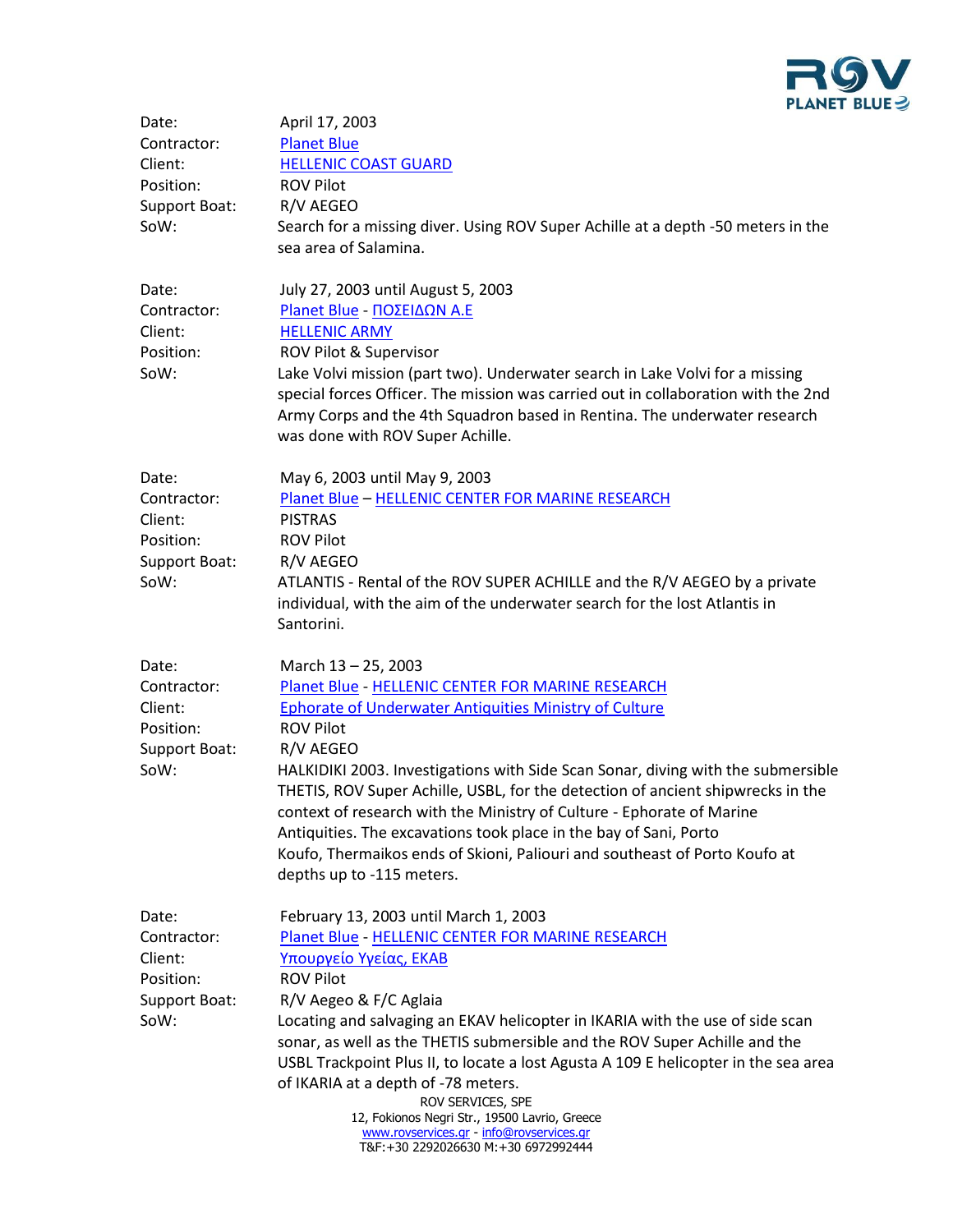

| Date:<br>Contractor:<br>Client:<br>Position:<br>SoW:                  | December 11 - 23, 2002<br>Planet Blue - HELLENIC CENTER FOR MARINE RESEARCH<br><b>Hellenic Army</b><br>ROV Pilot - Supervisor<br>Underwater search in Lake Volvi (part I) for a missing special forces Officer. The<br>mission was carried out in collaboration with the 2nd Army Corps and the 4th<br>Squadron based in Rentina and the 2 <sup>nd</sup> EMAK of the Fire Service. The underwater<br>research was done with ROV Super Achille.                                                                                                                                                                                                                                                                  |
|-----------------------------------------------------------------------|-----------------------------------------------------------------------------------------------------------------------------------------------------------------------------------------------------------------------------------------------------------------------------------------------------------------------------------------------------------------------------------------------------------------------------------------------------------------------------------------------------------------------------------------------------------------------------------------------------------------------------------------------------------------------------------------------------------------|
| Date:<br>Contractor:<br>Client:<br>Position:<br>SoW:                  | October 24 - 26, 2002<br>Planet Blue-HELLENIC CENTER FOR MARINE RESEARCH<br><b>Pechiney</b><br>Pilot of the submersible THETIS & Super Achille ROV<br>Pechiney Program 2002 B. Sampling in the framework of the PESINE program in<br>Antikyra, Boeotia.                                                                                                                                                                                                                                                                                                                                                                                                                                                         |
| Date:<br>Contractor:<br>Client:<br>Position:<br>Support Boat:<br>SoW: | October 6 - 11, 2002<br>Planet Blue - HELLENIC CENTER FOR MARINE RESEARCH<br><b>IFREMER</b> - Co-ordinators: V. Lykoysis & J.F. Rolin<br>Pilot of the submersible THETIS & Super Achille ROV<br>R/V AEGEO<br>ASSEM program. Oceanographic surveys in the Gulf of Patras and Corinth in the<br>framework of the ASSEM program including underwater geological surveys in<br>the geological faults in Aigio with the submersible THETIS. Study and exploration<br>of the underwater geological fault of Aigio. Development of a series of long-term<br>monitoring sensors of the seabed in relation to natural disasters. Placement of<br>OBS seismographs on the fault and sampling from a depth of -390 meters. |
| Date:<br>Contractor:<br>Client:<br>Position:<br>Support Boat:<br>SoW: | July 21-30, 2002<br>Planet Blue - HELLENIC CENTER FOR MARINE RESEARCH<br>Ephorate of Underwater Antiquities Ministry of Culture<br><b>ROV Pilot</b><br>R/V Aegeo<br>Roman Shipwreck of SYRNA. During the research three shipwrecks were<br>identified: A. Byzantine years (9th-12th century AD), B. Roman times (2nd-3rd<br>century AD), C. Hellenistic times of the 2nd b.C with amphorae from the island of<br>Kos. D. A fourth Shipwreck of the 4th c. A.D. A treasure consisting of 35,000<br>copper coins was salvaged as part of a rescue excavation by the archaeologist A.<br>Delaporta. Depth -50 meters. Head of Mission: Mitrousis A.                                                                |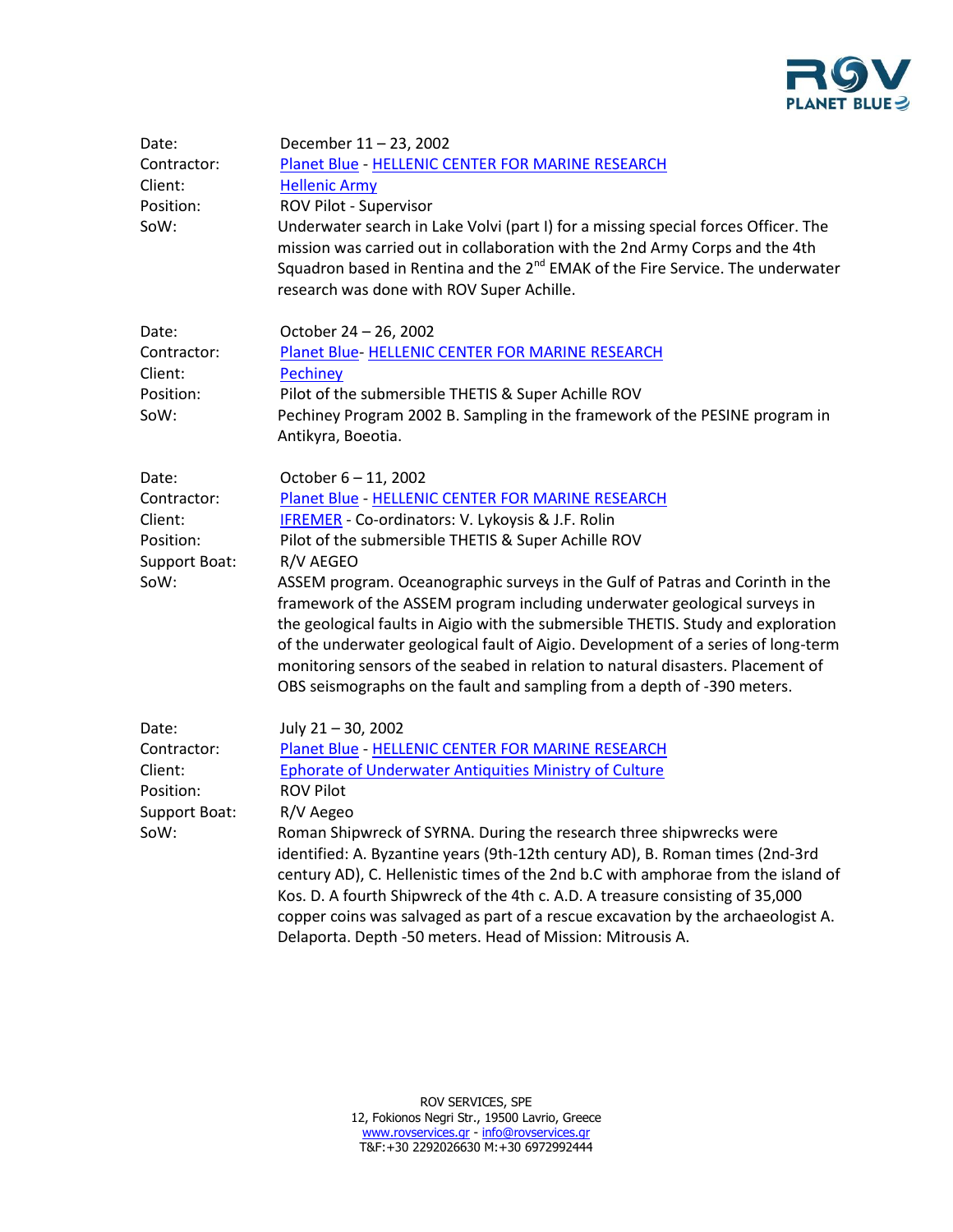

| Date:         | June 19 – 26, 2002                                                                                                   |
|---------------|----------------------------------------------------------------------------------------------------------------------|
| Contractor:   | Planet Blue - HELLENIC CENTER FOR MARINE RESEARCH                                                                    |
| Client:       | <b>Ephorate of Underwater Antiquities Ministry of Culture</b>                                                        |
| Position:     | ROV Pilot - Supervisor                                                                                               |
| Support Boat: | R/V AEGEO                                                                                                            |
| SoW:          | Kalymnos 2002. Underwater archeological research with Side Scan Sonar, ROV                                           |
|               | Super Achille, and the submersible THETIS. The surveys were carried out in the                                       |
|               | underwater areas of Kalymnos, Pserimos, Kos and Leros.                                                               |
| Date:         | May 22, 2001 until May 25, 2001                                                                                      |
| Contractor:   | Planet Blue - HELLENIC CENTER FOR MARINE RESEARCH                                                                    |
| Client:       | MFPP program                                                                                                         |
| Position:     | ROV Pilot & Supervisor                                                                                               |
| Support Boat: | R/V AEGEO                                                                                                            |
| SoW:          | Search for a missing diver with ROV in Sofiko, Corinth.                                                              |
| Date:         | January 19, 2001 until March 10, 2001                                                                                |
| Contractor:   | Planet Blue - HELLENIC CENTER FOR MARINE RESEARCH                                                                    |
| Client:       | Ministry of Health, EKAB                                                                                             |
| Position:     | ROV Pilot & Supervisor                                                                                               |
| Support Boat: | R/V AEGEO - F/C Vergina                                                                                              |
| SoW:          | Search with ROV between the Agios Georgios and Sounio with the aim of                                                |
|               | locating and hoisting the sunken helicopter AGUSTA A109E of EKAB, at a depth                                         |
|               | of -256 meters.                                                                                                      |
| Date:         | 8 November 2000                                                                                                      |
| Contractor:   | Planet Blue - HELLENIC CENTER FOR MARINE RESEARCH                                                                    |
| Client:       | AlphaTV                                                                                                              |
| Position:     | <b>ROV Pilot</b>                                                                                                     |
| Support Boat: | R/V AEGEO                                                                                                            |
| SoW:          | Video recording of the HMS BRITANNIC wreck for the AlphaTV documentary<br>EXANTAS G. AVGEROPOULOS. Depth -117meters. |
| Date:         | November 1, 2000 until November 6, 2000                                                                              |
| Contractor:   | <b>Planet Blue - HELLENIC CENTER FOR MARINE RESEARCH</b>                                                             |
| Client:       | <b>AlphaTV</b>                                                                                                       |
| Position:     | <b>ROV Pilot</b>                                                                                                     |
| Support Boat: | R/V AEGEO                                                                                                            |
| SoW:          | Search for the Shipwreck HERAKLION which sank in FALKONERA. We used SIDE                                             |
|               | SCAN SONAR & MULTIBEAM. Depth until -600 meters.                                                                     |
| Date:         | 13 October 2000                                                                                                      |
| Contractor:   | Planet Blue - HELLENIC CENTER FOR MARINE RESEARCH                                                                    |
| Client:       | <b>MED POL</b>                                                                                                       |
| Position:     | ROV Pilot - Diver                                                                                                    |
| Support Boat: | D/ Rib THOC                                                                                                          |
| SoW:          | Program MED POL mussels sampling from Poros<br>ROV SERVICES, SPE                                                     |
|               | 12, Fokionos Negri Str., 19500 Lavrio, Greece                                                                        |
|               | www.rovservices.gr - info@rovservices.gr<br>T&F:+30 2292026630 M:+30 6972992444                                      |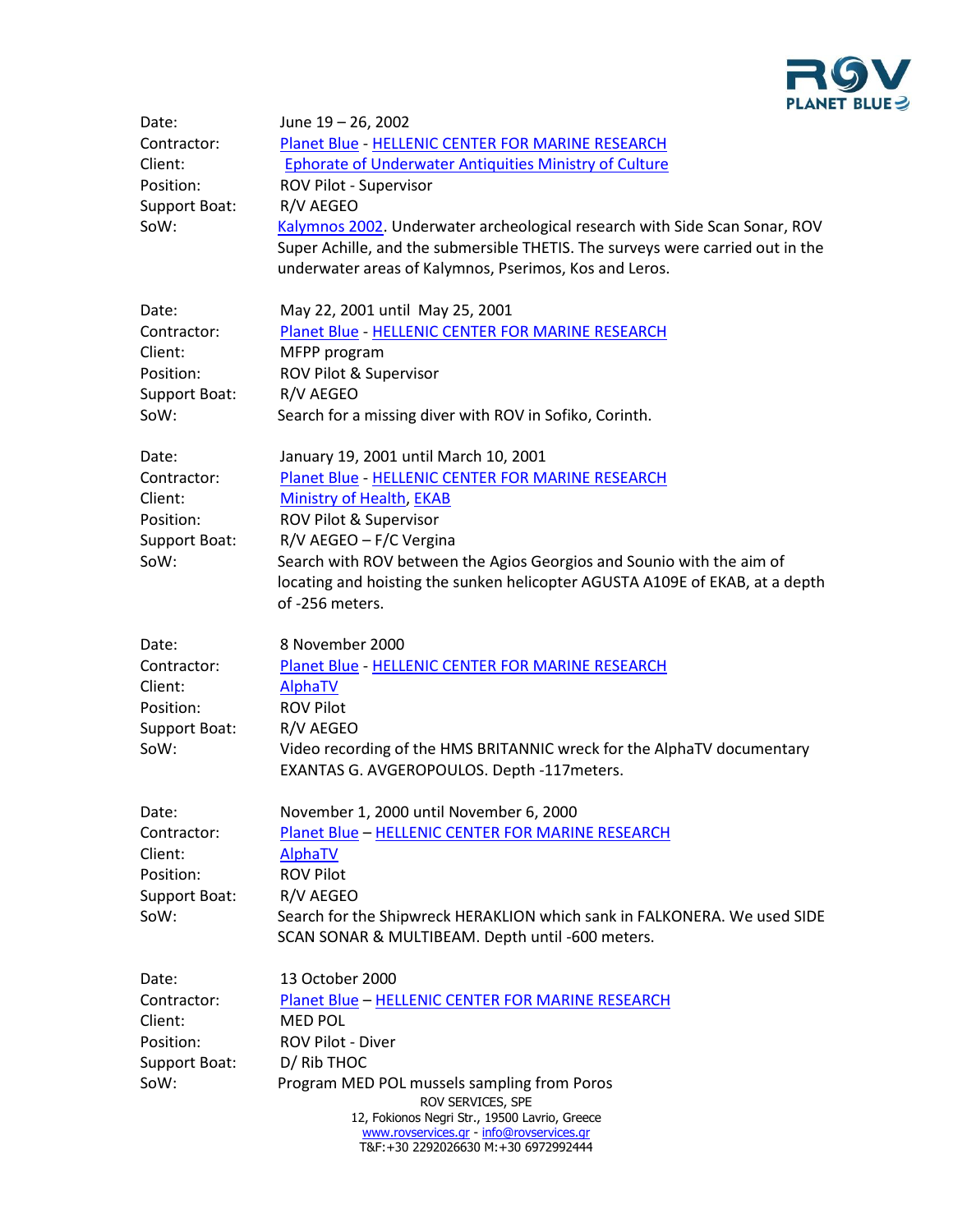

| Date:<br>Contractor:<br>Client:<br>Position:<br>Support Boat:<br>SoW: | 26 July 2000<br>Planet Blue - HELLENIC CENTER FOR MARINE RESEARCH<br><b>National Maritime Museum</b><br>ROV Pilot & Supervisor καταδύσεων<br>R/V AEGEO<br>THYELA. Locating and video recording of the WWII wreck Destroyer THYELA of<br>the Hellenic Navy. The shipwreck was located in the islet Fleves in the Saronic<br>Gulf at a depth of -60 meters.                                                      |
|-----------------------------------------------------------------------|----------------------------------------------------------------------------------------------------------------------------------------------------------------------------------------------------------------------------------------------------------------------------------------------------------------------------------------------------------------------------------------------------------------|
| Date:<br>Contractor:<br>Client:<br>Position:<br>Support Boat:<br>SoW: | June 15 - 16, 2000<br><b>Planet Blue</b><br>HELLENIC CENTER FOR MARINE RESEARCH<br>ROV Pilot - Diver<br><b>DSV Poseidon</b><br>Program NATURA 2000 - marine habitat mapping.                                                                                                                                                                                                                                   |
| Date:<br>Contractor:<br>Client:<br>Position:<br>Support Boat:<br>SoW: | $16 - 19$ May2000<br>Planet Blue - HELLENIC CENTER FOR MARINE RESEARCH<br>Pechiney - Aluminum of Greece<br>ROV Pilot & Supervisor καταδύσεων<br>R/V AEGEO<br>Surveys in the Gulf of Corinth with the submersible THETIS, & ROV Super Achille,<br>USBL for marine habitats works on the pipelines at a depth of -78 meters.                                                                                     |
| Date:<br>Contractor:<br>Client:<br>Position:<br>Support Boat:<br>SoW: | April 19 - 27, 2000<br>Planet Blue - HELLENIC CENTER FOR MARINE RESEARCH<br><b>GEOWARN</b><br><b>ROV Pilot</b><br>R/V AEGEO<br>GEOWARN program NISYROS. Sampling and geological surveys in the<br>underwater volcanic formations at the islands of Kandylousa, Pachia Strongyli as<br>well as Nisyros with submersible THETIS. Maximum depth -504 meters. Project<br>manager: Professor Dimitris Papanikolaou. |
| Date:<br>Contractor:<br>Client:<br>Position:<br>Support Boat:<br>SoW: | April 10 - 18, 2000<br><b>Planet Blue</b><br><b>Hellenic Navy</b><br>ROV Pilot & Supervisor καταδύσεων<br><b>Warship KOS.</b><br>Locating and salvage of the vessel's anchor in Skyros. The anchor chain was<br>found at a depth of -120 meters. ROV Super Achille was used.                                                                                                                                   |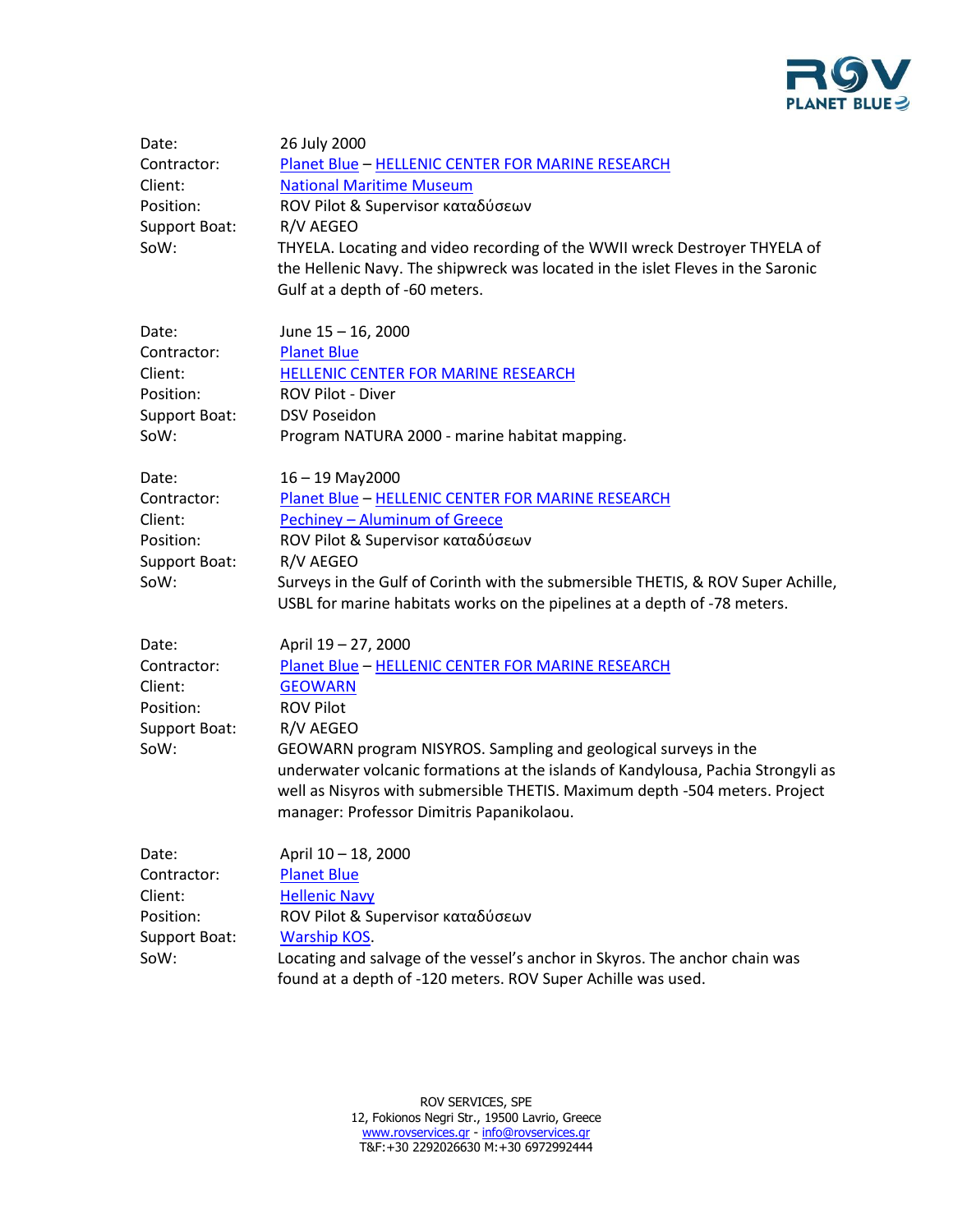

| Date:             | April 7 - 8, 2000                                                                                                                                                                                                                                                                                                                                                                                                                                                                |  |
|-------------------|----------------------------------------------------------------------------------------------------------------------------------------------------------------------------------------------------------------------------------------------------------------------------------------------------------------------------------------------------------------------------------------------------------------------------------------------------------------------------------|--|
| Contractor:       | Planet Blue - HELLENIC CENTER FOR MARINE RESEARCH                                                                                                                                                                                                                                                                                                                                                                                                                                |  |
| Client:           | MED POL Dr. V. Katsiki                                                                                                                                                                                                                                                                                                                                                                                                                                                           |  |
| Position:         | ROV Pilot - Diver                                                                                                                                                                                                                                                                                                                                                                                                                                                                |  |
| Support Boat:     | D/ Rib THOC                                                                                                                                                                                                                                                                                                                                                                                                                                                                      |  |
| SoW:              | Program MED POL mussel sampling from the Saronic Gulf.                                                                                                                                                                                                                                                                                                                                                                                                                           |  |
| Date:             | 27 - 30 March 2000                                                                                                                                                                                                                                                                                                                                                                                                                                                               |  |
| Contractor:       | Planet Blue - HELLENIC CENTER FOR MARINE RESEARCH                                                                                                                                                                                                                                                                                                                                                                                                                                |  |
| Client:           | Pechiney - Aluminum of Greece                                                                                                                                                                                                                                                                                                                                                                                                                                                    |  |
| Position:         | ROV Pilot & Supervisor                                                                                                                                                                                                                                                                                                                                                                                                                                                           |  |
| Support Boat:     | R/V AEGEO                                                                                                                                                                                                                                                                                                                                                                                                                                                                        |  |
| SoW:              | Project Pechiney. Surveys in the Corinthian Gulf with the use of Side Scan Sonar,                                                                                                                                                                                                                                                                                                                                                                                                |  |
|                   | 3.5 khz sonar, diving with the submersible THETIS, & the ROV Super Achille and                                                                                                                                                                                                                                                                                                                                                                                                   |  |
|                   | USBL, to detect a leak in a pipeline at a depth of -119 meters.                                                                                                                                                                                                                                                                                                                                                                                                                  |  |
| Date:             | February 18, 2000 until March 4, 2000                                                                                                                                                                                                                                                                                                                                                                                                                                            |  |
| Contractor:       | Planet Blue - HELLENIC CENTER FOR MARINE RESEARCH                                                                                                                                                                                                                                                                                                                                                                                                                                |  |
| Client:           | <b>Ephorate of Underwater Antiquities Ministry of Culture</b>                                                                                                                                                                                                                                                                                                                                                                                                                    |  |
| Position:         | ROV Pilot & Supervisor καταδύσεων                                                                                                                                                                                                                                                                                                                                                                                                                                                |  |
| Support Boat:     | R/V AEGEO                                                                                                                                                                                                                                                                                                                                                                                                                                                                        |  |
| SoW:              | Project Nisyros 2000. Investigations with the use of Side Scan Sonar, 3.5 Khz<br>sonar, diving with the submersible THETIS, ROV Super Achille, USBL, for the<br>detection of ancient shipwrecks in the context of a research with the Ministry of<br>Culture. The investigations were carried out in the islands of Nisyros, Kalymnos<br>and Kalolimnos. Salvage of objects (porcelain vases) from a 16th century<br>Byzantine Shipwreck, in Nisyros at a depth of -47.8 meters. |  |
| Date:             | November 1-4, 1999                                                                                                                                                                                                                                                                                                                                                                                                                                                               |  |
| Contractor:       | <b>Planet Blue</b>                                                                                                                                                                                                                                                                                                                                                                                                                                                               |  |
| Client:           | Dr. Maria Giagnisi - HELLENIC CENTER FOR MARINE RESEARCH                                                                                                                                                                                                                                                                                                                                                                                                                         |  |
| Position:         | <b>ROV Pilot - Diver</b>                                                                                                                                                                                                                                                                                                                                                                                                                                                         |  |
| Support Boat:     | D/ Rib THOC                                                                                                                                                                                                                                                                                                                                                                                                                                                                      |  |
| SoW:              | PAGASITIKOS - Sampling program at the fish farms of Milina and Sourpi from the<br>sea area of Pagasitikos gulf.                                                                                                                                                                                                                                                                                                                                                                  |  |
| Date:             | August 26 - 30, 1999                                                                                                                                                                                                                                                                                                                                                                                                                                                             |  |
| Contractor:       | <b>Planet Blue</b>                                                                                                                                                                                                                                                                                                                                                                                                                                                               |  |
| Client:           | HELLENIC CENTER FOR MARINE RESEARCH                                                                                                                                                                                                                                                                                                                                                                                                                                              |  |
| Position:         | ROV Pilot - Β/Θ ΘΕΤΙΣ                                                                                                                                                                                                                                                                                                                                                                                                                                                            |  |
| Support Boat:     | R/V AEGEO                                                                                                                                                                                                                                                                                                                                                                                                                                                                        |  |
| SoW:              | <b>Exploration of the subsea volcano PAUSANIAS in Methana at a maximum depth</b><br>of -368 meters. The research was carried out in collaboration with the                                                                                                                                                                                                                                                                                                                       |  |
|                   | Department of Geology of the University of Athens under Professor D.<br>Papanikolaou. A search and dive were effected inside the crater of the volcano                                                                                                                                                                                                                                                                                                                           |  |
| ROV SERVICES, SPE |                                                                                                                                                                                                                                                                                                                                                                                                                                                                                  |  |

12, Fokionos Negri Str., 19500 Lavrio, Greece [www.rovservices.gr](http://www.rovservices.gr/) - [info@rovservices.gr](mailto:info@rovservices.gr) Τ&F:+30 2292026630 M:+30 6972992444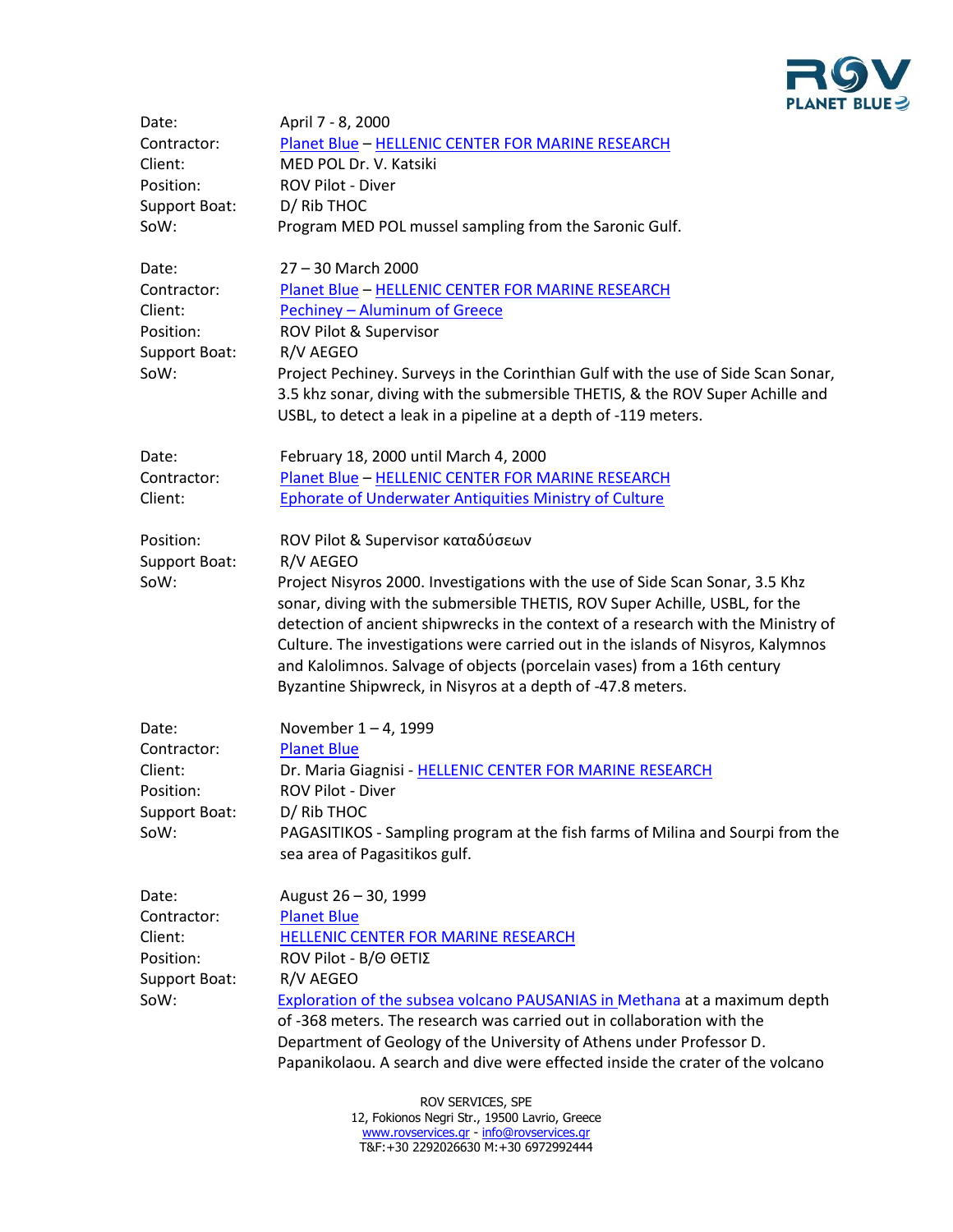

at a maximum depth of -143 meters. The formation is located between Methana and the island of Agistri and it covers an area of 12 square kilometers. The volcanic cone of Pausanias has a diameter of 3000 meters.

| Date:<br>Contractor:<br>Client:<br>Position:<br>Support Boat:<br>SoW: | July 7, 1999<br><b>Planet Blue</b><br>HELLENIC CENTER FOR MARINE RESEARCH<br><b>ROV Pilot</b><br>R/V MINIBEX<br>Diving, videorecording and photographing of an ancient Greek shipwreck with<br>amphorae with 2000 liters capacity each in Marseille, France at a depth of -64<br>meters.                                                                                                                                                   |
|-----------------------------------------------------------------------|--------------------------------------------------------------------------------------------------------------------------------------------------------------------------------------------------------------------------------------------------------------------------------------------------------------------------------------------------------------------------------------------------------------------------------------------|
| Date:<br>Contractor:<br>Client:<br>Position:<br>Support Boat:<br>SoW: | June 29, 1999<br><b>Planet Blue</b><br>HELLENIC CENTER FOR MARINE RESEARCH<br><b>ROV Pilot</b><br>R/V MINIBEX<br>Diving to the maximum operational depth of the submersible THETIS at a depth<br>of -631 meters in the context of testing and certification in the presence of the<br>classification society Bureau Veritas in Marseille, France.                                                                                          |
| Date:<br>Contractor:<br>Client:<br>Position:<br>Support Boat:<br>SoW: | June 24, 1999<br><b>Planet Blue</b><br>HELLENIC CENTER FOR MARINE RESEARCH<br>Co-ROV Pilot<br>R/V MINIBEX<br>Deep diving with the president of Comex Henri Germain Delauze (1929-2012) at<br>a depth of -618 meters in Marseille, France.                                                                                                                                                                                                  |
| Date:<br>Contractor:<br>Client:<br>Position:<br>Support Boat:<br>SoW: | April 12, until June 5, 1999<br><b>Planet Blue</b><br>HELLENIC CENTER FOR MARINE RESEARCH<br>ROV Pilot & Technician<br>R/V MINIBEX<br>Comex training located in Marseille, France for the operation of the THETIS<br>Submarine. The training concerned navigation as well as technical issues related<br>to the maintenance and repair of the THETIS. During the training, 23 dives were<br>made in France under the supervision of Comex. |
| Date:<br>Contractor:<br>Client:<br>Position:<br>Support Boat:<br>SoW: | April 6-9, 1999<br><b>Planet Blue</b><br>HELLENIC CENTER FOR MARINE RESEARCH<br>ROV Pilot & Technician<br>D/ RIB EL GRECO<br>POSEIDON.                                                                                                                                                                                                                                                                                                     |

ROV SERVICES, SPE 12, Fokionos Negri Str., 19500 Lavrio, Greece [www.rovservices.gr](http://www.rovservices.gr/) - [info@rovservices.gr](mailto:info@rovservices.gr) Τ&F:+30 2292026630 M:+30 6972992444